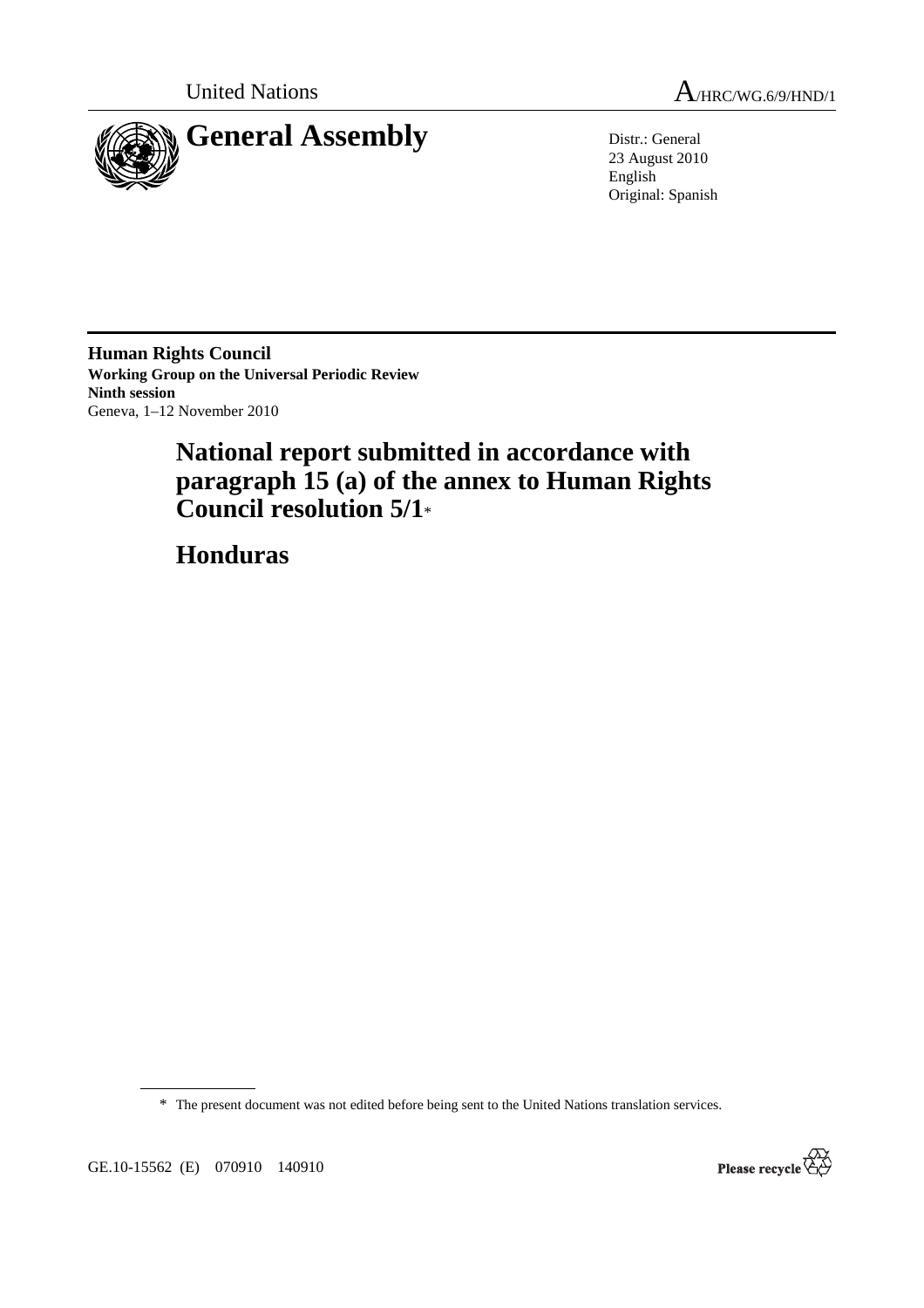### A/HRC/WG.6/9/HND/1

# Contents

|     |                |  | Paragraphs  | Page |
|-----|----------------|--|-------------|------|
|     |                |  | $1 - 3$     | 3    |
| Ι.  |                |  | $4 - 6$     | 3    |
| П.  |                |  | $7 - 13$    | 3    |
| Ш.  |                |  | $14 - 37$   | 4    |
|     | А.             |  | $14 - 17$   | 4    |
|     | Β.             |  | $18 - 23$   | 5    |
|     | C.             |  | $24 - 28$   | 5    |
|     | D.             |  | $29 - 35$   | 6    |
|     | Е.             |  | $36 - 37$   | 7    |
| IV. |                |  | $38 - 74$   | 7    |
|     | А.             |  | $38 - 41$   | 7    |
|     | Β.             |  | $42 - 49$   | 8    |
|     | $\mathbf{C}$ . |  | $50 - 55$   | 8    |
|     | D.             |  | 56–57       | 9    |
|     | Е.             |  | $58 - 63$   | 9    |
|     | F.             |  | 64–68       | 10   |
|     | G.             |  | $69 - 74$   | 11   |
| V.  |                |  | $75 - 125$  | 11   |
|     | А.             |  | 75–80       | 11   |
|     | В.             |  | $81 - 87$   | 12   |
|     | C.             |  | 88-92       | 13   |
|     | D.             |  | 93          | 14   |
|     | Е.             |  | 94–98       | 14   |
|     | F.             |  | $99 - 105$  | 14   |
|     | G.             |  | $106 - 112$ | 15   |
|     | Н.             |  | $113 - 119$ | 16   |
|     | I.             |  | $120 - 125$ | 17   |
| VI. |                |  | 126-134     | 17   |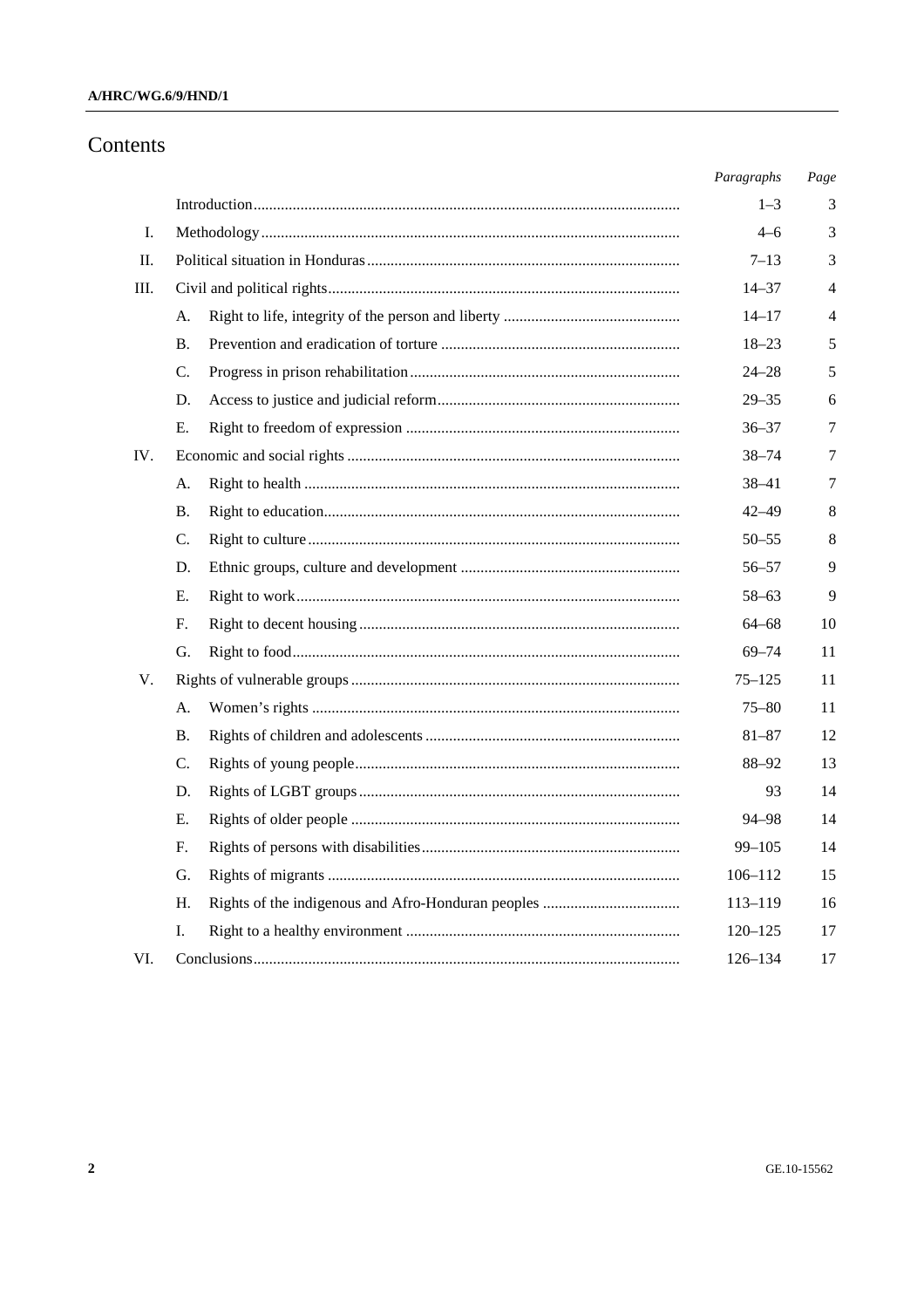# **Introduction**

1. The State of Honduras, in common with other States Members of the United Nations, herewith submits its report to the universal periodic review of human rights for the period 2006–2007, under the procedure established by the Human Rights Council.

2. A thorough analysis of the situation of human rights in Honduras has yielded clear and specific conclusions on the progress made in terms of compliance with its undertakings at the international level, such as the establishment of a Truth Commission<sup>1, 2</sup> and changes effected within the country by means of institutional reforms entailing the establishment of special human rights units and of new Government positions such as Minister-Adviser to the President on Human Rights, which is shortly to become the Ministry of Justice and Human Rights.

3. The work of the inter-agency commission on government was carried out in a spirit of great objectivity and with full participation by all sectors, in a genuine effort to integrate the various perspectives into a single national position.

# **I. Methodology**

4. The approach adopted in the universal periodic review involved the various Government agencies and branches of the State, all of which provided input to this report in their own areas of competence.

5. A first draft was circulated to NGOs and organized civil society for comment within a specified time. By compiling the various contributions it has been possible to produce a single, comprehensive national report that describes the strengths, challenges and weaknesses of the human rights system of Honduras and will compel Honduran institutions to devise fresh strategies, programmes and operating policies that are in tune with the current needs of the population and strengthen the capacities of the State.

6. Later, public launch meetings were advertised and held in the cities of Tegucigalpa and San Pedro Sula with the sectors mentioned above, in a highly effective cooperative venture between State and civil society, and the report was duly approved.

# **II. Political situation in Honduras**

7. Honduras is a State based on the rule of law, with republican, democratic, representative government. The Constitution of the Republic establishes three powers of the State, which have autonomy in their respective areas of competence. Some of the key State oversight bodies are the Honduran Institute on Access to Public Information (IHAIP), the Higher Court of Audit, the Public Prosecutor's Office and the National Anti-Corruption Council (CNA), which are autonomous and independent and help to ensure the effective enjoyment of human rights.

8. President Porfirio Lobo Sosa has complied with the agreements set forth in the Guaymuras Dialogue – Tegucigalpa/San José Accord, namely the establishment of a Government of national unity and reconciliation; Verification Commission and Truth Commission; normalization of relations between Honduras and the international community; and guarantees of respect for the Constitution and the law.

9. The Truth Commission comprises prominent figures of recognized moral and professional integrity from Honduras and abroad and its purpose is to investigate the events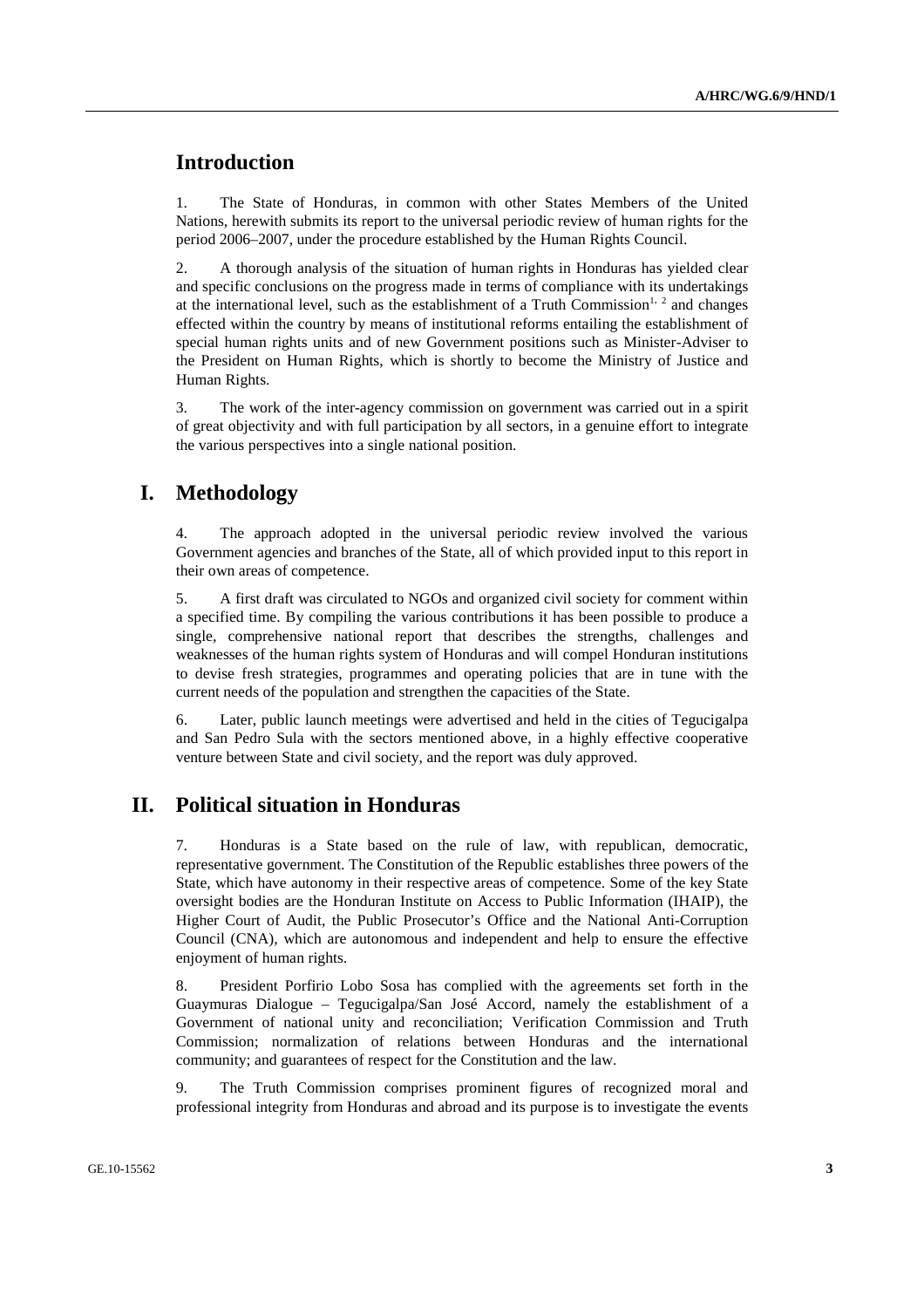that occurred before and after 28 June 2009 in order to assess the political situation in the State of Honduras at the time.

10. In the area of human rights, the present Government, under Mr. Porfirio Lobo Sosa, has issued an open invitation<sup>3</sup> to the international human rights bodies of the inter-American and United Nations systems to send to Honduras, if they so desire, any rapporteurs and working groups they may deem appropriate in order to make an in situ assessment of the progress made by the State, the undertakings still pending and the ongoing efforts in that regard. The Honduran Government has also asked the Office of the United Nations High Commissioner for Human Rights (OHCHR)<sup>4</sup> to establish an office or mission in Honduras.

11. The State of Honduras has made significant progress in implementing the judgements of the Inter-American Court of Human Rights, having recognized its international responsibility for the homicide of environmentalist Blanca Jeannette Kawas Fernández on 6 February 1995 in a public ceremony on 10 June 2010, at which the Head of the Government apologized to the Kawas family and Honduran society and acknowledged the unflinching struggle waged by the late environmentalist, her constant advocacy of protection and conservation of the environment and the establishment of the Punta Sal National Park in Tela in the department of Atlántida.

12. Other allegations of human rights violations dating from various periods of Government are currently under investigation and are being dealt with by the inter-American bodies and domestic courts. A certain number of allegations that originally cited human rights violations turned out, once investigations were complete, to concern ordinary criminality and organized crime and, where there was evidence of the involvement of agents of the State, these too have been investigated, with identification, trial and punishment as required.

13. The Constitution, the international human rights treaties signed by Honduras, the State's respectful acceptance of the competence of international human rights bodies and courts, special domestic legislation, the establishment and strengthening of institutions to promote and safeguard human rights, the creation of new human rights bodies within the Executive, the promotion of a national human rights policy as a basis for a national plan of action, and other initiatives under the "Vision for the Country – Plan for the Nation" strategy, together make up a broad framework underpinning the decisions of the State, a mechanism that is expanding and that will undoubtedly make for progress in the current human rights situation and effective interaction between society and the State.

# **III. Civil and political rights**

### **A. Right to life, integrity of the person and liberty**

14. The death penalty is prohibited in Honduras. This was one of the first countries to sign the American Convention on Human Rights or Pact of San José, with no reservations and undertaking not to reintroduce the death penalty and to abolish it definitively in the 1957 Constitution – a major step in proclaiming the inviolability of the right to life.

15. Honduran law protects the unborn person and penalizes abortion except when it is carried out with the woman's consent in order to save her life or safeguard her health, or when pregnancy causes serious trauma or threat.

16. There are special procedures and agencies to safeguard these rights, such as the Public Prosecutor's Office and the Office of the National Commissioner for Human Rights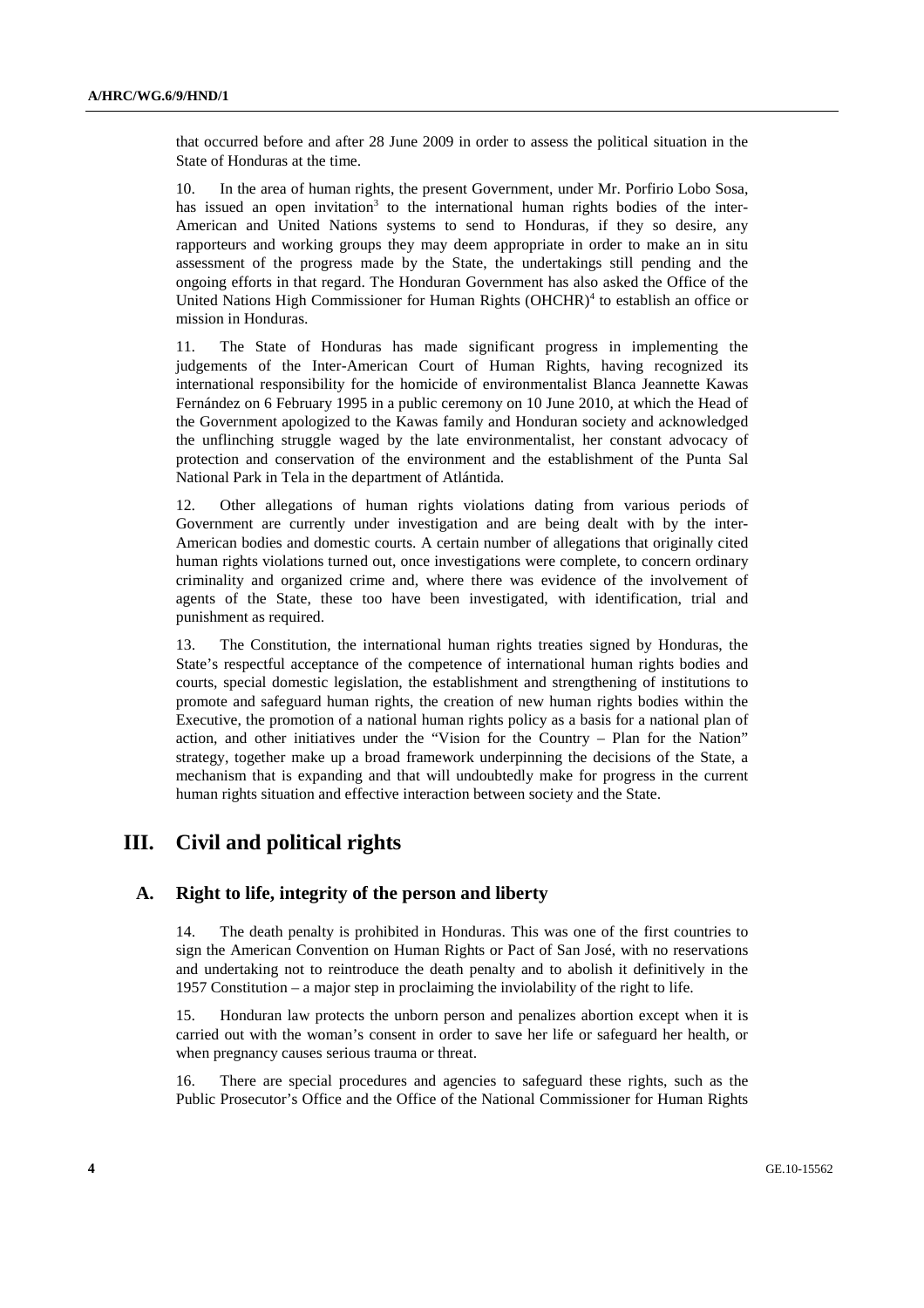(CONADEH). These institutions have functional and operational autonomy, which aids in making complaints and effectively trying injustices.

17. The mandate of CONADEH is to safeguard the rights and freedoms recognized in the Constitution. In matters of justice, the Public Prosecutor's Office is an institution with full functional, administrative, financial and budgetary independence, and one of its purposes is to ensure the observance of human rights, in cooperation with other State and private bodies.

#### **B. Prevention and eradication of torture**

18. The State is committed to protecting physical, psychological and moral integrity in domestic law and through its international undertakings. No one shall be subjected, for example, to torture and cruel, inhuman or degrading treatment, since Honduras has been a party to the Convention against Torture and Other Cruel, Inhuman or Degrading Treatment or Punishment since 1996.

19. In this regard major reforms of domestic law have been proposed, including amendments by Congress to article 209-A of the current Criminal Code in order to bring it fully into line with article 1 of the Convention against Torture.

20. In 2008 the Act on a Mechanism to implement the Optional Protocol to the Convention against Torture and Other Cruel, Inhuman or Degrading Treatment or Punishment was passed, establishing a National Committee for the Prevention of Torture, comprising one representative of the Executive, one from the legislature and one from civil society, and likewise establishing an advisory committee.

21. Responsibility for monitoring, reporting and investigating police abuses and illtreatment, where such acts occur during arrest, rests with human rights defence bodies such as CONADEH, the Office of the Public Defender, the Office of the Special Prosecutor for Human Rights (Public Prosecutor's Office), as well as NGOs, and this ensures proper treatment in detention centres. However, budget constraints and the absence of any special regulations mean that these bodies do not have a permanent presence in all detention centres throughout the country and the judiciary is working through the Inter-Agency Criminal Justice Commission to find a solution.

22. Through the Inter-Agency Criminal Justice Commission, the judiciary is taking steps to include criminal judges, prosecutors, public defenders, forensic physicians, mental health workers, police, prison officials and others in the training programmes for justice officials on international treaties and optional protocols on torture and cruel, inhuman and degrading treatment, and notably the application of the Istanbul Protocol.

23. The State is committed to guaranteeing due process in the trial of those accused of torture and ill-treatment, with complete objectivity and impartiality, taking no regard of social status or military or police rank, and without interference.

#### **C. Progress in prison rehabilitation**

24. The Ministry of Security has conducted studies and projects to remedy the situation of prisoners with regard to prison rehabilitation and overcrowding, in compliance with its undertakings on human rights. These projects include a plan to attain a prison capacity of 15,000 nationwide, by building new prisons.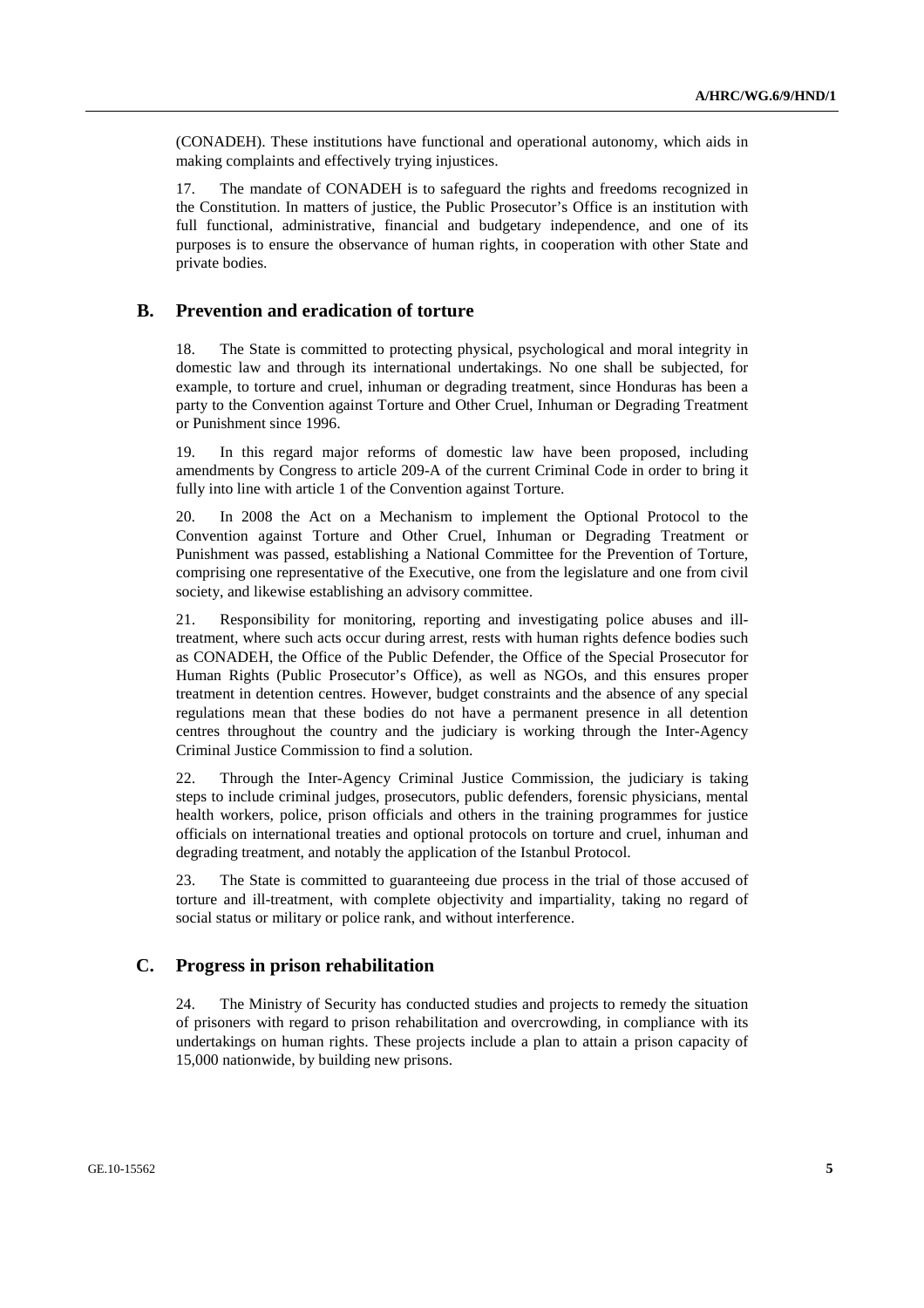25. Substantial progress has been made in boosting the numbers of medical and nursing staff and the establishment of clinics in the various prisons. The plan is for all 24 prisons to have a clinic with nursing staff and an 80 per cent supply of medicines.

26. Ninety-nine per cent of security personnel are prison officers whose training includes human rights, and 90 per cent of security and administrative staff have received human rights training.

27. Interdisciplinary technical teams are now being established in the regions in order to address the question of the granting of early release to prisoners; in addition, five mobile technical teams of doctors, psychologists, social workers and one lawyer have been set up for diagnosis, treatment, categorization and rehabilitation of the prison population. Moves have begun to set up a national register of prisoners, with a view to creating an online database for each prison.

28. An Executive Decree declaring a state of emergency and disaster in respect of nine prisons was issued in 2010 as a means of administering the funds required for urgent building and repair work in those prisons, in accordance with a Supreme Court order, to protect the fundamental rights of persons deprived of their liberty and improve the infrastructure of the prisons.

#### **D. Access to justice and judicial reform**

29. A bill on the judicial service and the Council of the Judiciary is currently before the Supreme Court, prior to referral to Congress. The Council is intended to be an independent body with responsibility for applying the regulations on staff and budget administration.

30. Under the 1980 Act on the Judicial Service, judges and magistrates have security of tenure and may be removed where warranted under the Act and its regulations. In such cases individuals have the right to defend themselves in hearings before two administrative bodies, at which they may submit any evidence they deem necessary, while judicial channels are also open to them.

31. With the entry into force in 2002 of the current Code of Criminal Procedure, sentence enforcement judges were established at the national level to oversee custodial sentences and the treatment of the accused during proceedings.

32. The Code of Criminal Procedure, as amended, sets forth the requirements for the use of precautionary measures as an alternative to pretrial detention, and the judicial branch gives courts independence in their application of such measures.

33. As to the proper administration of justice, the Act on the Office of the Public Prosecutor empowers that office to ensure the effective administration of justice by "defending and promoting the independence and autonomy of judges and magistrates in the legitimate exercise of their duties".

34. In addition, every citizen has a guaranteed right of access to justice through the Public Prosecutor's Office or the Office of the National Commissioner for Human Rights (CONADEH) and may bring complaints against any authority regardless of rank, including members of the armed forces and the police. In this regard, since the establishment of the Office of the Special Prosecutor for Human Rights, the Public Prosecutor's Office has received numerous complaints<sup>5</sup> requiring a determination of liability among members of the armed forces and police. Since the 2004 amendment of the Constitution, no official enjoys immunity in the discharge of their duties.

35. The Inter-Agency Criminal Justice Commission, which comprises, inter alia, the judiciary, the Public Prosecutor's Office and the Ministry of Security, has decided to use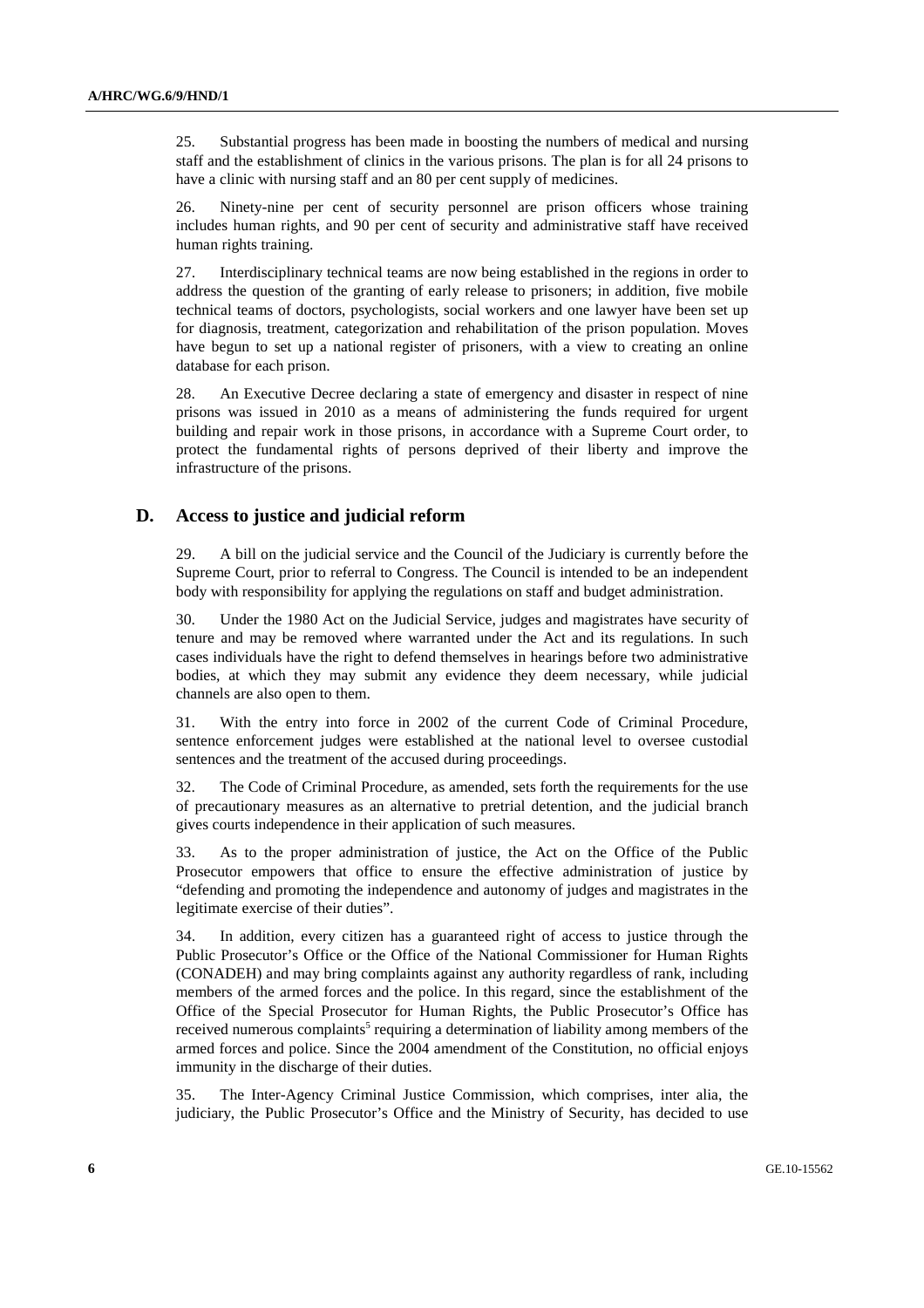every possible means to establish effective mechanisms for preventing extrajudicial executions, particularly of young people. In addition, security arrangements are to be made for judges and other members of the judiciary who try criminal cases — particularly cases involving children — who could experience death threats, in order to protect their lives, physical integrity and independence in the discharge of their duties.

## **E. Right to freedom of expression**

36. The Constitution guarantees freedom of expression in any media without prior censorship. Anyone abusing this right or directly or indirectly restricting or impeding communication and the dissemination of ideas and opinions is liable in law. Article 187 of the Constitution authorizes the suspension of certain rights, including that contained in article 72, as mentioned above, in the event of serious breaches of the peace, by a decree issued by the President through the Council of Ministers and to be ratified, amended or rejected by Congress. Such restriction on guarantees shall not exceed 45 days on any one occasion. Any abuse of this article shall be liable to punishment under the law.

37. Murders of journalists from 2008 onwards are being investigated and to that end the State has requested the cooperation of countries such as the United States, Spain and Colombia, as a token of its interest in determining the motives and perpetrators behind such deeds. Those cases that were brought to trial and dismissed at first instance remain active thanks to prompt recourse to remedies by the Public Prosecutor's Office and special prosecutors, with the aim of finding those responsible. Preliminary enquiries show that some of the murders were ordinary offences or committed by organized crime.

# **IV. Economic and social rights**

#### **A. Right to health**

38. The Constitution establishes that the human person is the highest objective of society and the State and recognizes the right to health as an inalienable right, urging all citizens to assist in the promotion and maintenance of their own and the community's health. There are 28 public hospitals in Honduras.

39. The national health system has been marked by poor oversight, fragmentation into small programmes, inefficiency in budget implementation and inequity in health service provision, all of which has made it necessary to launch a reform of the health sector in order to create a diverse, integrated health system that is financially sustainable. To that end the Honduran Government, through the Ministry of Health and with international technical and financial support, has promoted new models of management and decentralized service provision in order to reduce social exclusion. Since 2005, 17 health units have been created, covering 60,130 inhabitants, bringing the current total to 115 units covering 854,576 inhabitants.

40. In terms of care for vulnerable groups, the HIV/AIDS Act was passed in 1999 with the basic aim of protecting the human rights of those living with HIV/AIDS. There are 35 comprehensive care centres or specialist centres for the care of persons with HIV and other sexually transmitted infections, where care and medication are provided. Two of these centres are in the main prisons, and rapid HIV screening is guaranteed throughout the prison system.

41. In 2005 the National Health Plan 2021 was prepared;<sup>6</sup> it is currently undergoing thorough reform.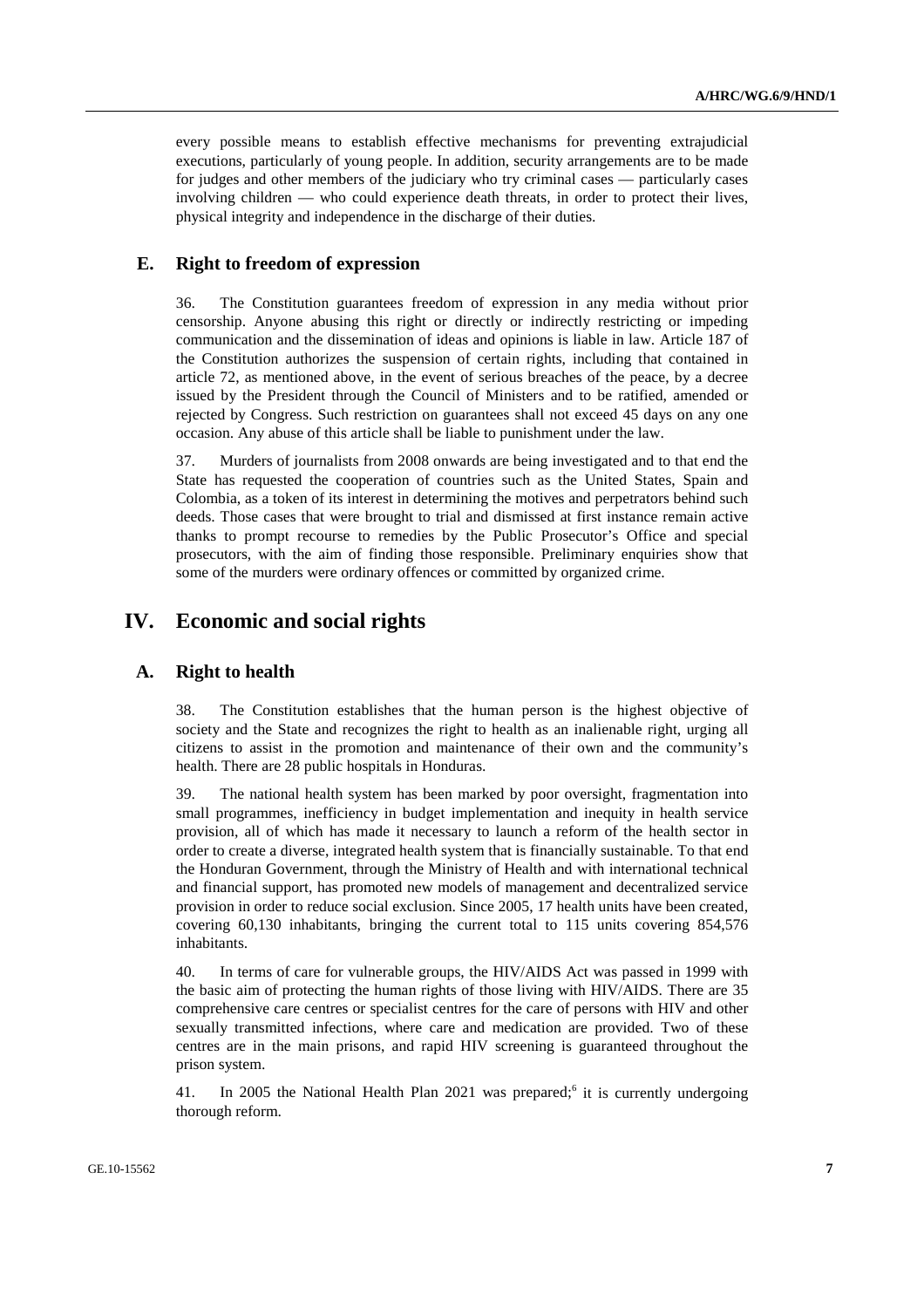## **B. Right to education**

42. According to the Constitution, "education is an essential function of the State in conserving, promoting and disseminating culture, the benefits of which must be transmitted to society without discrimination of any kind; public education shall be secular and based on fundamental principles of democracy. It shall instil and promote in all students a deep feeling of Honduran patriotism and shall be directly connected with the country's economic and social development process".

43. The Ministry of Education is responsible for administering the national education system. A process of educational change and reform was launched in 2000 with the aim of ensuring that children and young people acquire the necessary basic skills; a national core curriculum with corresponding syllabus was devised, in order to ensure quality education with social and gender equity and allow the social and cultural development of communities. The National Core Curriculum includes human rights education with an emphasis on participatory democracy, which aims to provide an education based on ethical, moral and civic values, in a framework of equality, justice, interculturality and sex education.

44. As to higher education, the State universities such as the National Autonomous University of Honduras and the Francisco Morazán National Pedagogical University have introduced postgraduate programmes in human rights at the diploma and master's levels.

45. Through the Ministry of Education, around 32.28 per cent of the national budget is invested in preschool, basic and lower secondary education, a relatively low figure by comparison with national demand.

46. The biggest effort is being made in primary education, where net coverage is 86 per cent of the population of primary school age; gross coverage is 99.25 per cent, however, which includes children under 7 and over 13. A large sector of the population has no access to primary education, particularly in rural areas.

47. Illiteracy remains a priority issue for the national education system. Various programmes have been implemented to eliminate illiteracy, including EDUCATODOS, the basic education support programme PRALEBAH, "El Maestro en Casa" ("A teacher in the home"), Telebásica and "Yo, sí puedo" ("Yes I can"). Non-governmental sectors also make a major contribution with educational programmes on radio and television to facilitate access to basic and lower secondary education in the areas most remote from schools, like those broadcast by the Institute of Radio Education. All these projects are supported by the Honduran Government.

48. In terms of progress in 2006–2010, there have been percentage gains in student numbers, in the establishment of schools across the country and in the creation of new teaching posts by the Ministry of Education. Comparative figures show that total student enrolment in 2006 at all levels was 2,054,612, while in 2009 total enrolment was 2,089,901, an increase of 10.17 per cent.<sup>7</sup>

49. As to new schools, in 2006 there were a total of 18,820 schools nationwide, and by 2009 there were 4,145 new schools, bringing the total to 22,965, an increase of 22.02 per cent.

### **C. Right to culture**

50. Honduras guarantees the protection of the cultural heritage. The notion of culture rests on strengthening of the national identity, research into and saving and publicizing of the cultural heritage, art education, the conservation and protection of the historic and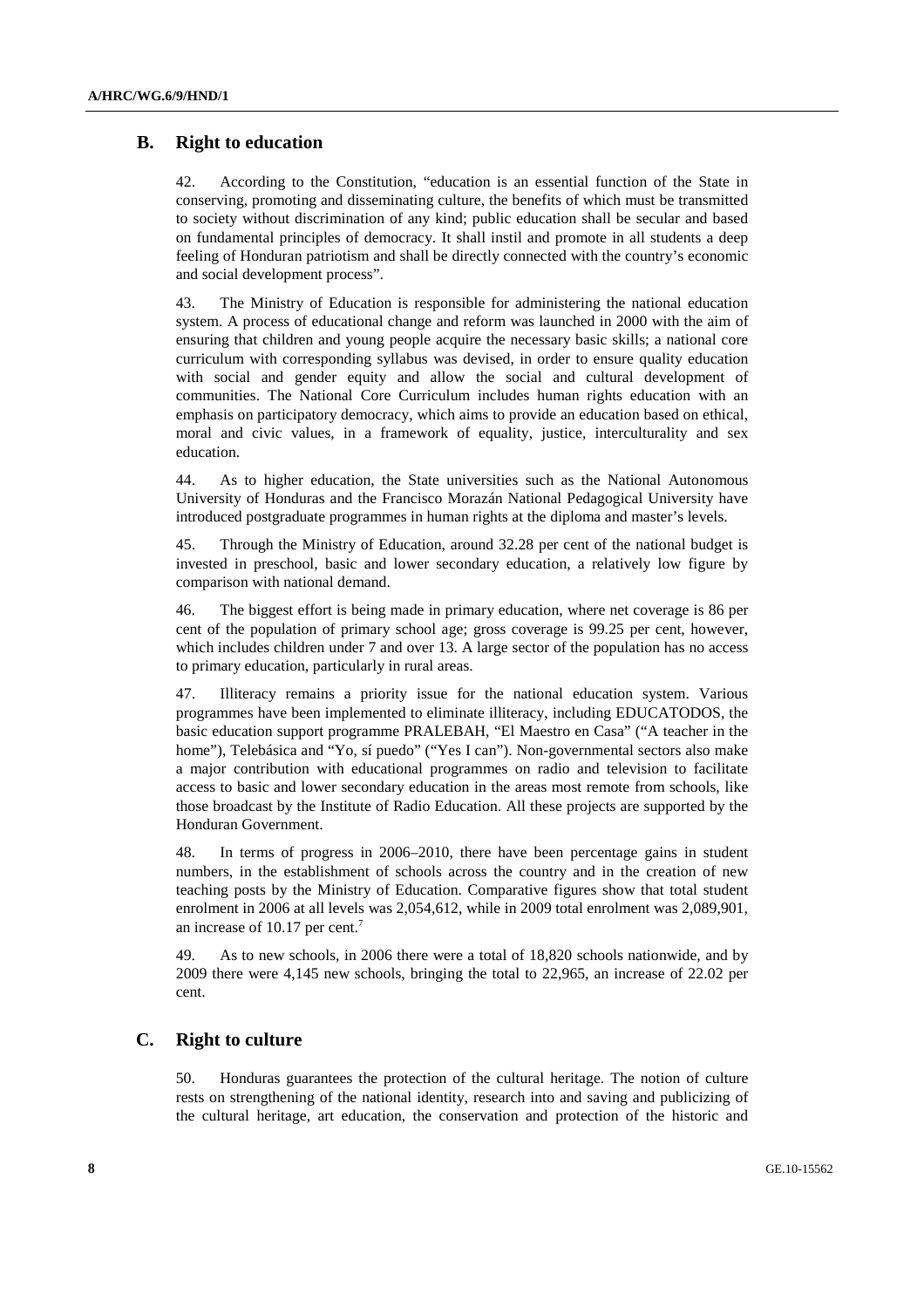cultural heritage, and the organization, promotion and development of sports as part of the all-round education of the population of Honduras.

51. The Ministry of Culture, Arts and Sports has as short- and medium-term goals the strengthening of culture as a fundamental human right through the coordination of multiculturality and interculturality. Honduras recognized the diversity of its population in a presidential order of 1994 establishing its multicultural, multilingual nature.

52. In 1997 the Cultural Heritage Protection Act was passed, with the aim of defending, conserving, reclaiming, rescuing, restoring, protecting, researching, publicizing and extending the constituent parts of the nation's cultural heritage to be found throughout the national territory and in Honduran territorial waters, and passing them on to future generations.

53. In 2005 the National Reading Plan was launched, comprising campaigns to promote the reading habit by means of mobile libraries and in coordination with public libraries and the national public library network.

54. Culture is disseminated by means of publications, 49 cultural centres around the country, cultural programmes in the media, independent and State organizations, and 193 public libraries.

55. The performing arts are a State responsibility and are supported through teaching institutions, orchestras and bands, theatres, dance and special programmes for children, the main performing centre being the Manuel Bonilla National Theatre in the capital. For the plastic arts, the National School of Art is the Government institution responsible for training artists and craftworkers in various fields.

#### **D. Ethnic groups, culture and development**

56. Four development programmes have been created for ethnic groups: cultural microenterprise development, strengthening of cultural identity, an Afro-Honduran and Miskito integration and legislation programme and an indigenous peoples integration and legislation programme for the Pech, Lenca, Tawahka, Tolupan and Chortí peoples. There are also other programmes, such as the National Programme of Education for Indigenous Ethnic and Afro-Antillean Groups, which was set up at the request of the indigenous and Afro-Honduran peoples to meet their special needs in terms of education, notably language and culture in the classroom. Reading and writing materials in seven indigenous languages and in Spanish as a second language have been developed to underpin the curriculum.

57. To properly meet the educational needs of this school population, 1,300 teachers have been trained and have qualified as primary teachers specializing in bilingual intercultural education, and a further 1,300 are currently in training. The target population is 125,000 children, that is 100 per cent of the school population belonging to these ethnic groups.

#### **E. Right to work**

58. Everybody has the right to work and to freely choose and leave their occupation in equitable and decent conditions, and to protection against unemployment, within the legal framework of the international conventions and the Labour Code. The law guarantees job security for workers and, in order to implement and safeguard that security, competent institutions and courts have been established. The minimum wage for workers in the public and private sectors in 2009 was set at 5,500 lempiras in urban areas and in rural areas at 4,055 lempiras per month.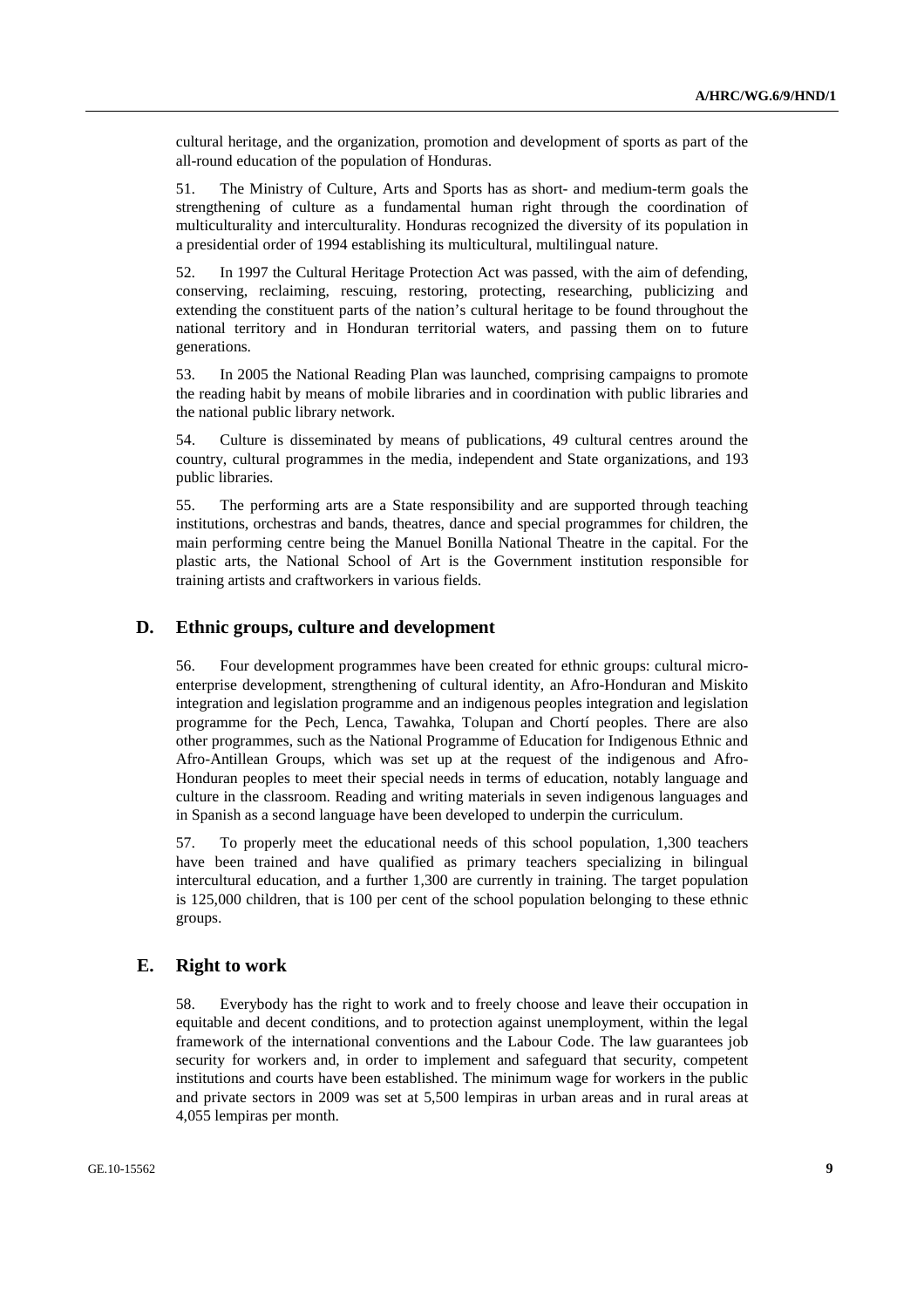59. As part of the State policy on employment, the Decent Work Creation Scheme 2006–2010 was produced, with the objective, in the first phase, of creating more than 400,000 jobs and, in the second phase, 757,000 jobs. A goal of 650,000 new permanent jobs and 1,150,000 temporary jobs has been set for 2015. These targets are intended to improve the quality of life for the most vulnerable sectors, such as children, young people, older adults and women heads of family.

60. For young people, the "My First Job" programme was created in order to facilitate the entry to the labour market of around 6,000 urban youngsters of limited means between 15 and 19 years of age.

61. As to the prevention and gradual eradication of child labour, the plan for the hemisphere on decent work for 2020 is being implemented, with the aim of entirely eradicating the worst forms of child labour. In accordance with the institutional targets, in the last three years a total of 60,687 children have been withdrawn from workplaces, out of a total of 800,000.

62. As part of the programmes for the Decade of the Americas for the Rights and Dignity of Persons with Disabilities (2006–2016), a bill has been submitted to Congress on the creation of occupational workshops for persons with disabilities, in order to promote the full, dignified, productive, and remunerative inclusion in employment of persons with disabilities.

63. In the last four years the Honduran trade union movement has gradually gained strength. Between 2007 and 2010 the Ministry of Labour and Social Security dealt with 46 applications for recognition and legal status from new trade unions, taking the number of entries on the National Register of Social Organizations with Legal Status to 528.

#### **F. Right to decent housing**

64. The Constitution states that all Hondurans have the right to decent housing, which means housing with the basic services needed to set up a home.

65. The State of Honduras runs social housing programmes that aim to improve the standard of living of low- and medium-income families and devotes an average of 6 per cent of the national budget to housing and town planning. This is made possible by the work of 21 centralized and decentralized institutions.<sup>8</sup>

66. In addition, using an institutional structure comprising the Honduran Production and Housing Bank (BANHPROVI), the Property Institute (IP), the Social Housing Fund (FOSOVI), the Honduran Social Investment Fund (FHIS), the National Agrarian Institute (INA), and municipalities, an average of 20,658 plots of land per year are legalized for families of limited means. The State gives each family a 46,000-lempira subsidy to build a house; an average of 5,289 subsidies has been granted in the last four years.

67. BANHPROVI also assists with funding for land title for plots, the building of new dwellings, home improvements and the purchase of plots, and promotes growth and development in productive sectors by providing short-, medium- and long-term financing.

68. FHIS is running four housing programmes<sup>9</sup> for nine indigenous and Afro-Honduran peoples, the Chortí, the Lenca, the Tawahka, the Pech, the Tolupan, the Garífuna, the Miskito, and English-speaking Afro-descendants.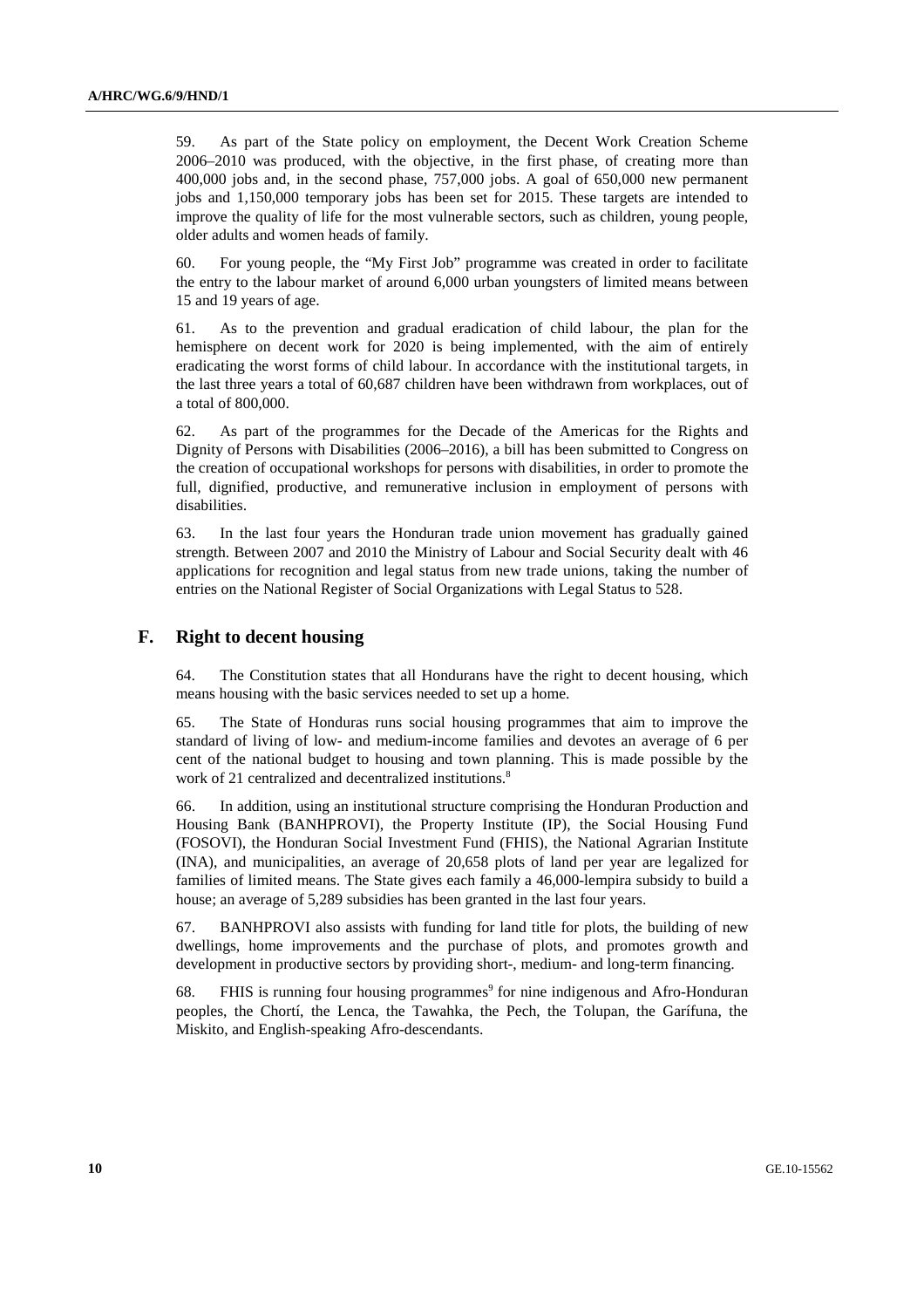#### **G. Right to food**

69. In 2006 the Government adopted the Policy on Long-Term Food and Nutrition Security, which meets national needs by providing a comprehensive framework of guidelines for planning and programming in this area; it also incorporates and institutionalizes a series of national and international undertakings entered into by Honduras.

70. At the same time the food security policy establishes an action plan at the national level that identifies concrete tasks to be undertaken by the various ministries in order to ensure a coordinated and speedy response on behalf of families living in extreme poverty. These initiatives target population groups and geographical areas, taking account of specific needs and prioritizing the creation of opportunities for production and better access for the population to quality social services.

71. In order to implement the policy and action plan the Ministry of Social Development and Solidarity was created, later becoming the Ministry of Social Development.

72. More than 45 food and nutrition security programmes were implemented up to 2009, funded by the Honduran Government, cooperating countries and international agencies,<sup>10</sup> and executed by Government agencies<sup>11</sup> and NGOs including CARE, ADRA, Save the Children and World Vision International (WVI).

73. The Government Solidarity Network programme was launched in 2006 to coordinate action to gradually improve conditions for human development, particularly for those living in extreme poverty in rural areas, by investing in health, nutrition, education, basic social infrastructure and production projects, targeting 1,534 villages in 17 departments around the country and covering some 230,000 families.

74. In the rural sector, food security is supported by soft loans and agricultural production programmes, to encourage the establishment of rural savings banks; funds were provided by the Ministry of Natural Resources, PRONADERS, the National Bank for Agricultural Development (BANADESA), BANHPROVI, FHIS and the Poverty Reduction Strategy (PRS). The information and public debate process is well under way and will lead to a food and nutrition security bill.

# **V. Rights of vulnerable groups**

#### **A. Women's rights**

75. In the area of women's rights, and without prejudice to international undertakings in that regard, the Domestic Violence Act was passed in 1997 with the aim of protecting women's physical, psychological and sexual integrity, as well as their property, from violence of any kind on the part of their partner. This Act also established the domestic violence courts in Tegucigalpa and San Pedro Sula, and the Office of the Special Prosecutor for Women.

76. In 1998 the National Institute for Women (INAM) was established as an autonomous social development agency with legal and financial status whose purpose is to promote women's full involvement in the sustainable development process, on a basis of gender equality, and in all social, economic, political and cultural affairs. It is an autonomous body responsible for formulating, promoting and coordinating the implementation and oversight of the National Policy on Women.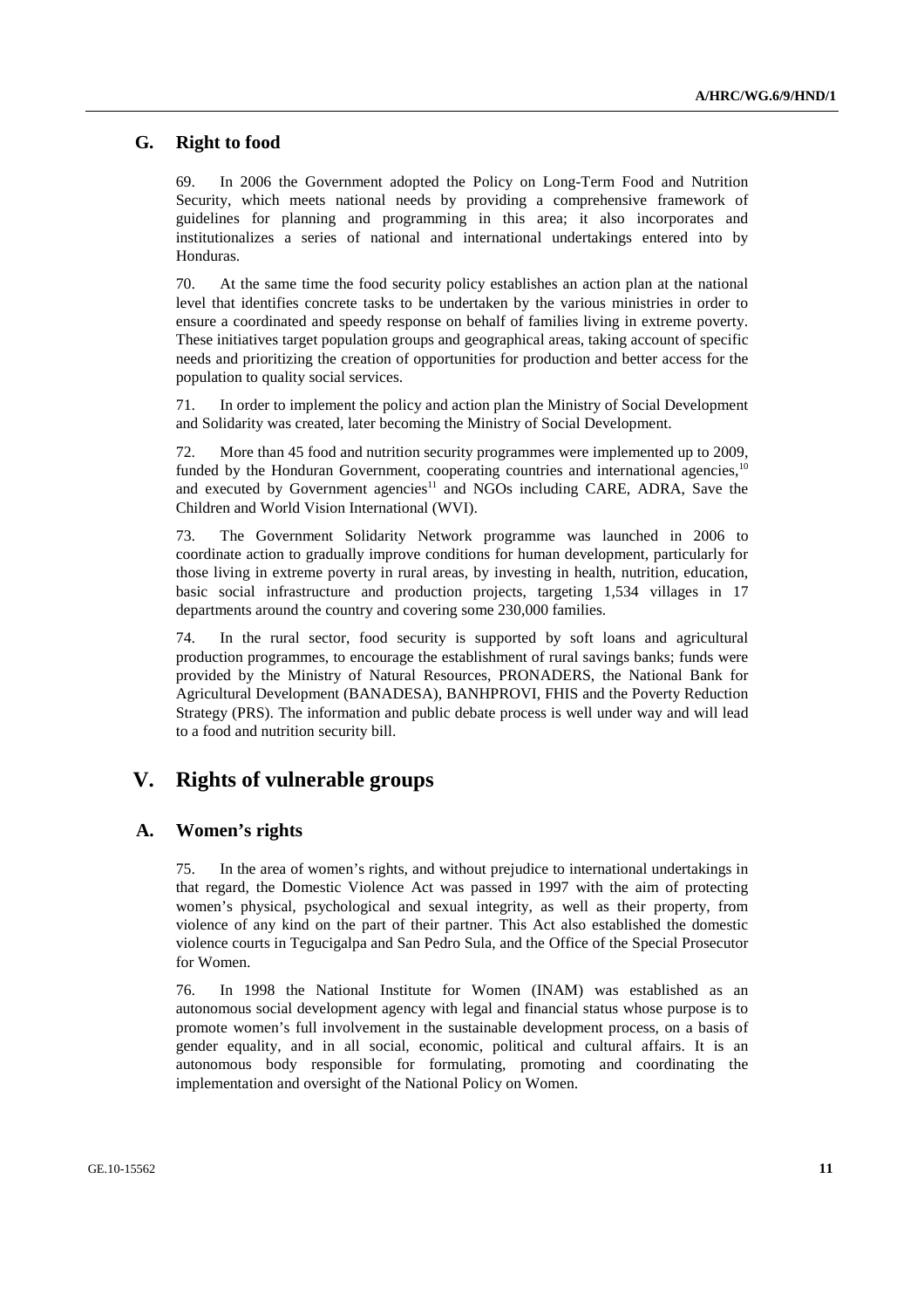77. Between 2002 and 2007, as a result of the historic struggles of the women's movement in Honduras and around the world, the National Policy on Women was put in place in order to promote gender equity and implement the international commitments of Honduras under the Convention on the Elimination of All Forms of Discrimination against Women,<sup>12</sup> the International Conference on Population and Development and the Fourth World Conference on Women.

78. The Equal Opportunities for Women Act was adopted in order to integrate and coordinate State and civil society initiatives to eliminate all forms of discrimination against women and attain equality between men and women before the law.

79. The following are the most important achievements in this area: creation of a Gender Unit in the police force; training for Honduran police in gender matters and prevention of gender violence, domestic and family violence and child sexual exploitation; implementation of measures to deal with violence against women, such as the 114 hotline, shelters, offices in police stations to take complaints of violence and improvements to education, training and infrastructure in order to attract more women to the police force; adoption of gender-equity policies within political parties, implementation to be overseen by the Supreme Electoral Court; creation of the Special Unit to Investigate Violent Deaths among Women, in the Office of the Special Prosecutor for Women.

80. The Inter-Agency Commission on Femicide was established in 1998 to guarantee implementation of the laws on violence against women; the Commission comprises various governmental and non-governmental bodies.<sup>13</sup>

# **B. Rights of children and adolescents**

81. The Constitution establishes an obligation to protect children in accordance with international treaties and special legislation.

82. Honduras has been a party to the Convention on the Rights of the Child since 1990. In 1996 the Children and Adolescents Code was promulgated, establishing children's fundamental rights, creating and regulating the prevention and protection regime whereby the State ensures children's full development, and establishing the necessary mechanisms and procedures for access to justice. To oversee implementation of the Code, the Honduran Institute for Children and the Family (IHNFA) was established.

83. IHNFA runs three major programmes: the Family Welfare and Community Development Programme, with a predominantly preventive focus and with its main initiatives in three key areas, namely child welfare, strengthening the family and publicizing and promoting children's rights; the Social Intervention and Protection Programme, which aims to protect children at social risk by avoiding placement in care and to that end involving the family and society in the process of intervention and restitution of rights.

84. In order to protect children's rights, IHNFA regularly inspects the various State-run centres and private organizations working with children, and the Monitoring and Inspection Department made some 1,000 visits to various centres between 2006 and 2010.

85. Significant progress has been made in the use of non-custodial measures, which has reduced overcrowding in detention centres and resulted in an improvement in the care provided to children and adolescents who fall foul of the criminal law.

86. Concern has been expressed about alleged executions of children, which have figured in international publications in several countries, and this led the Office of the Special Prosecutor for Children to set up the Special Unit to Investigate Violent Deaths among Children, notably execution-like deaths. There were 107 complaints in Tegucigalpa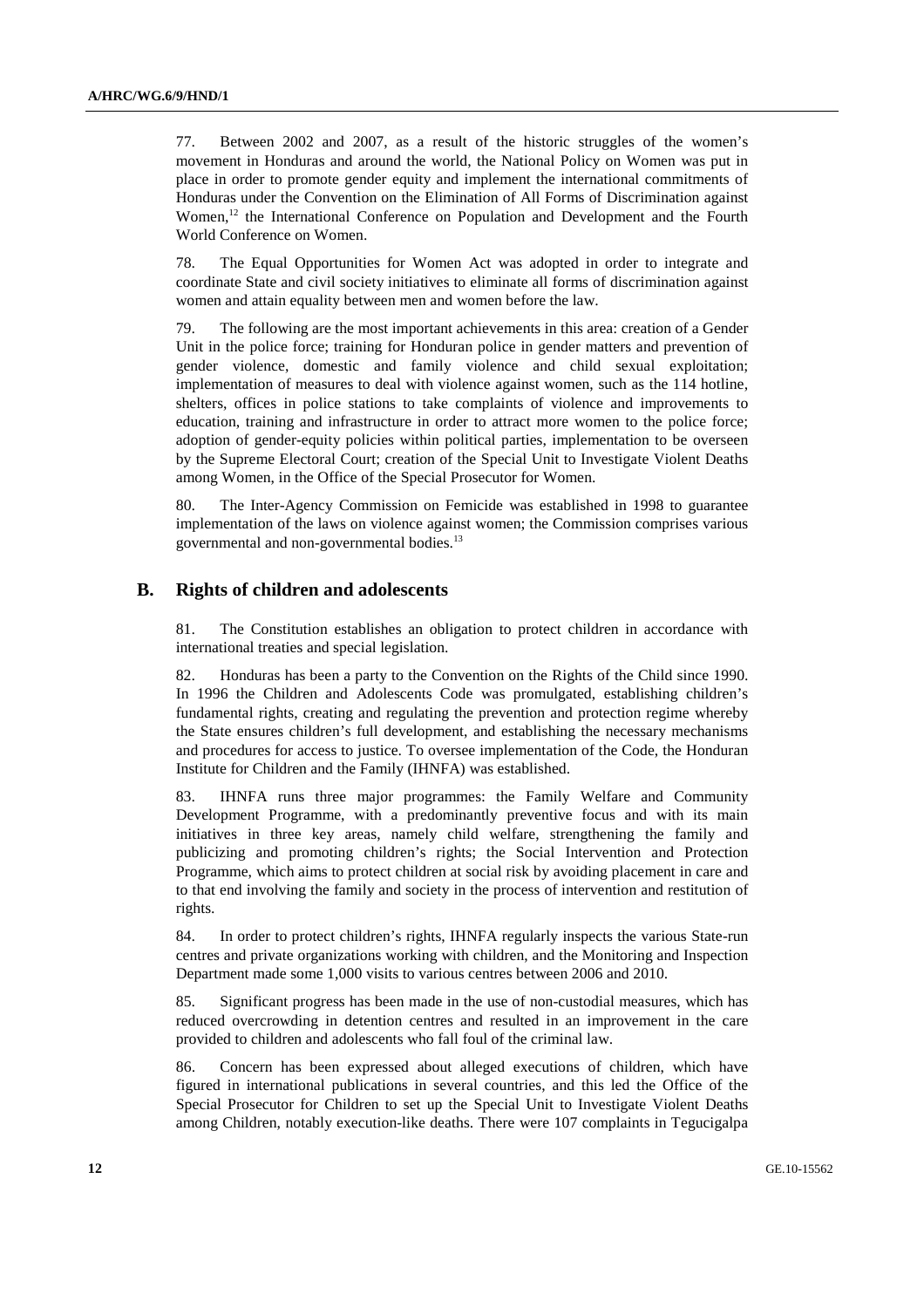in 2009, 14 cases went to court, bringing the total including cases with trials pending from previous years to 46, and 9 sentences were handed down, all of them convictions. In 2010 there have been 108 reports, of which 36 are still active cases with an identified accused; in 20 cases arrest warrants have been issued and 51 cases are under investigation; only 1 case has been dismissed.

87. The measures adopted by the State to protect children and adolescents include the establishment of the Inter-Agency Commission to Combat the Commercial Sexual Exploitation of Children and Adolescents; development of the Action Plan to Combat the Commercial Sexual Exploitation of Children and Adolescents 2006–2011; development of the Action Plan for the Gradual Eradication of Child Labour in Honduras 2006–2015; adoption of a code of conduct for the tourism sector (2005); creation of special police units to prevent and investigate offences of commercial sexual exploitation; establishment of standing coordination mechanisms for consulates via the Ministry of Foreign Affairs in order to enable repatriation of victims in other countries, with the cooperation of the International Organization for Migration (OIM); the 111 hotline for reporting violations of children's rights; and the creation of the Children's Rights Observatory in cooperation with the United Nations Children's Fund (UNICEF).

#### **C. Rights of young people**

88. Policy on youth is based on the obligations of Honduras under the international treaties it has ratified, namely the Convention on the Rights of the Child, the Ibero-American Convention on Young People's Rights, the Millennium Summit and the International Covenant on Civil and Political Rights.<sup>14</sup> At the domestic level, Honduras has passed the Framework Act for Comprehensive Development of Young People, which establishes a framework for youth in Honduras, and the Covenant on Children, Adolescents and Young People.

89. The National Institute for Youth (INJ) has produced a preliminary draft of a national policy on youth containing seven basic lines of action for young people in various forums and workshops, namely empowerment of young people in participatory democratic processes, universal access to the knowledge society, digital inclusion and multilingual communication, popular culture, sport and recreation as a strategy for social inclusion and development, economic rights of young people through decent work and rural development, all-round health and a healthy lifestyle, social protection from violence and justice as a basis of a culture of peace.

90. Work is currently going on to strengthen the institutional structure through the municipal framework for youth, with the opening of regional and municipal youth commissions.

91. The national youth policy provides for the establishment of a network of youth organizations, an advisory board on youth affairs, juvenile courts, the promotion of volunteer programmes and a national scholarship programme, inter alia.

92. In terms of human rights, the National Institute for Youth runs a school for parents on young people's human rights and living together without violence or gender discrimination, organizes human rights training in the Municipal Youth Office and municipal youth commissions, organizes a social audit on implementation of young people's human rights, supports inclusion of courses on young people's human rights and ethical values in the National Core Curriculum, and a proposal to establish a special prosecutor for young people at the national level to defend their rights.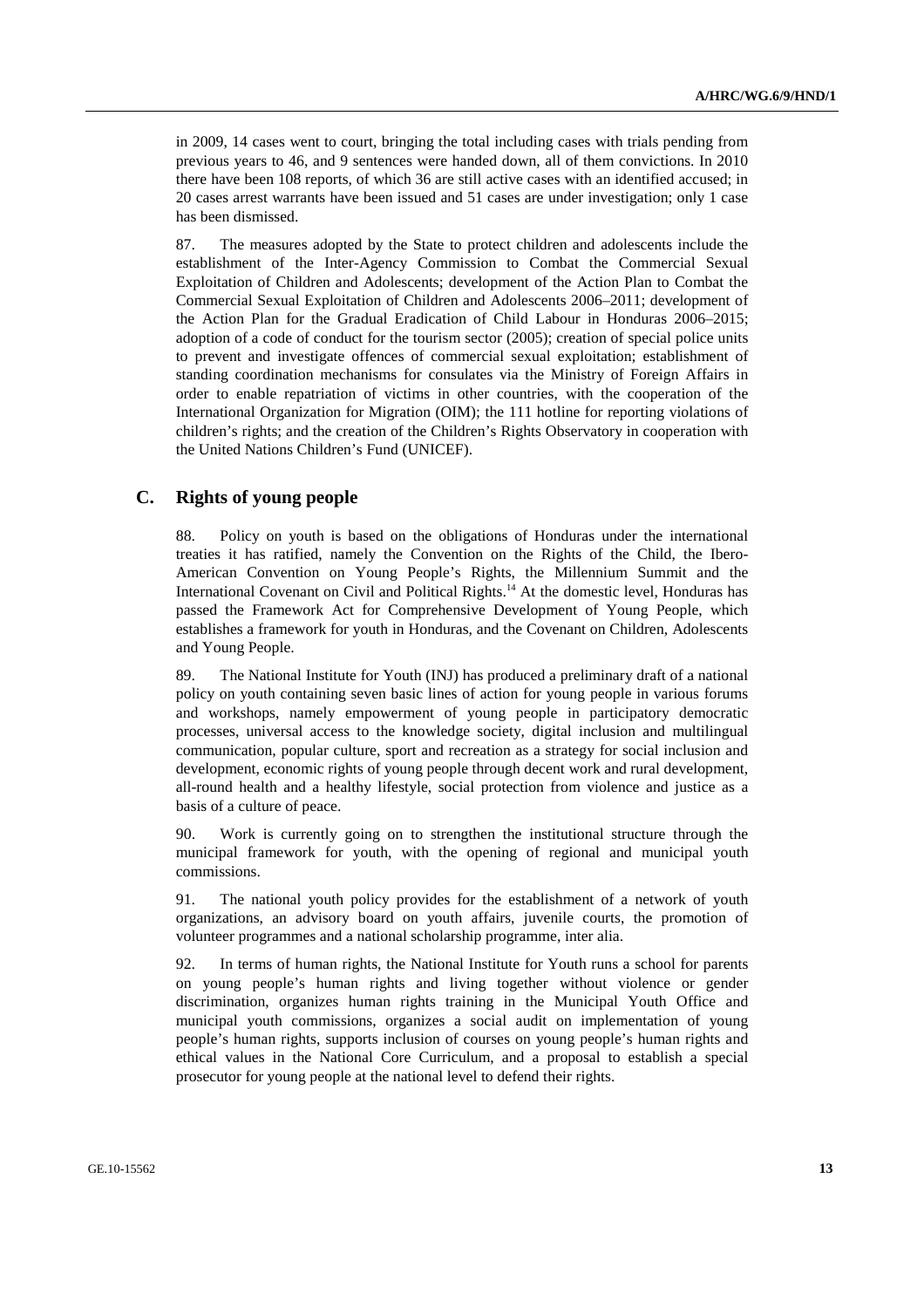# **D. Rights of LGBT groups**

93. On 17 August 2004 the State of Honduras granted legal status to three groups that had been requesting it for 15 years, Colectivo Violeta, Comunidad Gay and Grupo Gay Lésbico. There are many LGBT groups in Honduras and this decision by the State allows this community to pursue its activities and represents a step forward in the implementation of such international conventions as the American Convention on Human Rights.

## **E. Rights of older people**

94. The rights of older people are established in the Comprehensive Act on Protection for Older Persons and Retirees, $<sup>15</sup>$  the regulations to which are currently being reviewed. The</sup> Directorate-General for Older Persons has been established under the Ministry of Internal Affairs and Justice, which has a legal mandate to regulate affairs concerning older people, with the aim of ensuring compliance with the Act.

95. One of the tasks of the Directorate-General is to grant a benefit or pension to a small number of older people living in extreme poverty or who are socially vulnerable; this is a subsistence benefit amounting to 500 lempiras per month plus a thirteenth and fourteenth month. The Directorate-General also deals with complaints from older people.

96. The Directorate-General has launched an inspection and enquiry into the workings of centres for older persons in order to establish the living conditions in such institutions; there are 16 such centres around the country, of which 2 are profit-making private centres, 2 are State-run and 12 are non-profit institutions that care for older persons living in poverty, and which are supported by private individuals and charities.

97. The short- and medium-term goals with regard to development of the rights of older persons include the preparation and implementation of a national policy on older persons; an increase in the number of beneficiaries of the subsistence pension, with a view to improving the quality of life of older persons in extreme poverty; publicizing the Comprehensive Act on Protection for Older Persons and Retirees around the country; and establishing an older persons unit in every municipality in Honduras.

98. Benefits under the Comprehensive Act on Protection for Older Persons and Retirees include discounts on bills for treatment in hospitals and private clinics, the purchase of medicines and surgical materials, medical and dental consultations, recreational activities, discounts for air, land and sea transport, and benefits provided by the social insurance and security institutes. Just 23,054 individuals (7.7 per cent) receive any form of retirement benefit or pension in Honduras. The Family Allowance Programme (PRAF) offers a halfyearly voucher for 600 lempiras to a very small group aged over 60 in certain departments of the country.

### **F. Rights of persons with disabilities**

99. In May 2004 the State of Honduras adopted the National Policy on the Prevention of Disabilities, Comprehensive Care and Rehabilitation for Persons with Disabilities and Promotion and Protection of their Rights and Responsibilities.<sup>16</sup> In 2005 the Act on Equity and Comprehensive Development for Persons with Disabilities entered into force, establishing the Directorate-General for Development for Persons with Disabilities, which began functioning in 2008. The Directorate-General is part of the Ministry of the Interior and Justice and is required to regulate and coordinate initiatives to promote and enforce the rights of persons with disabilities.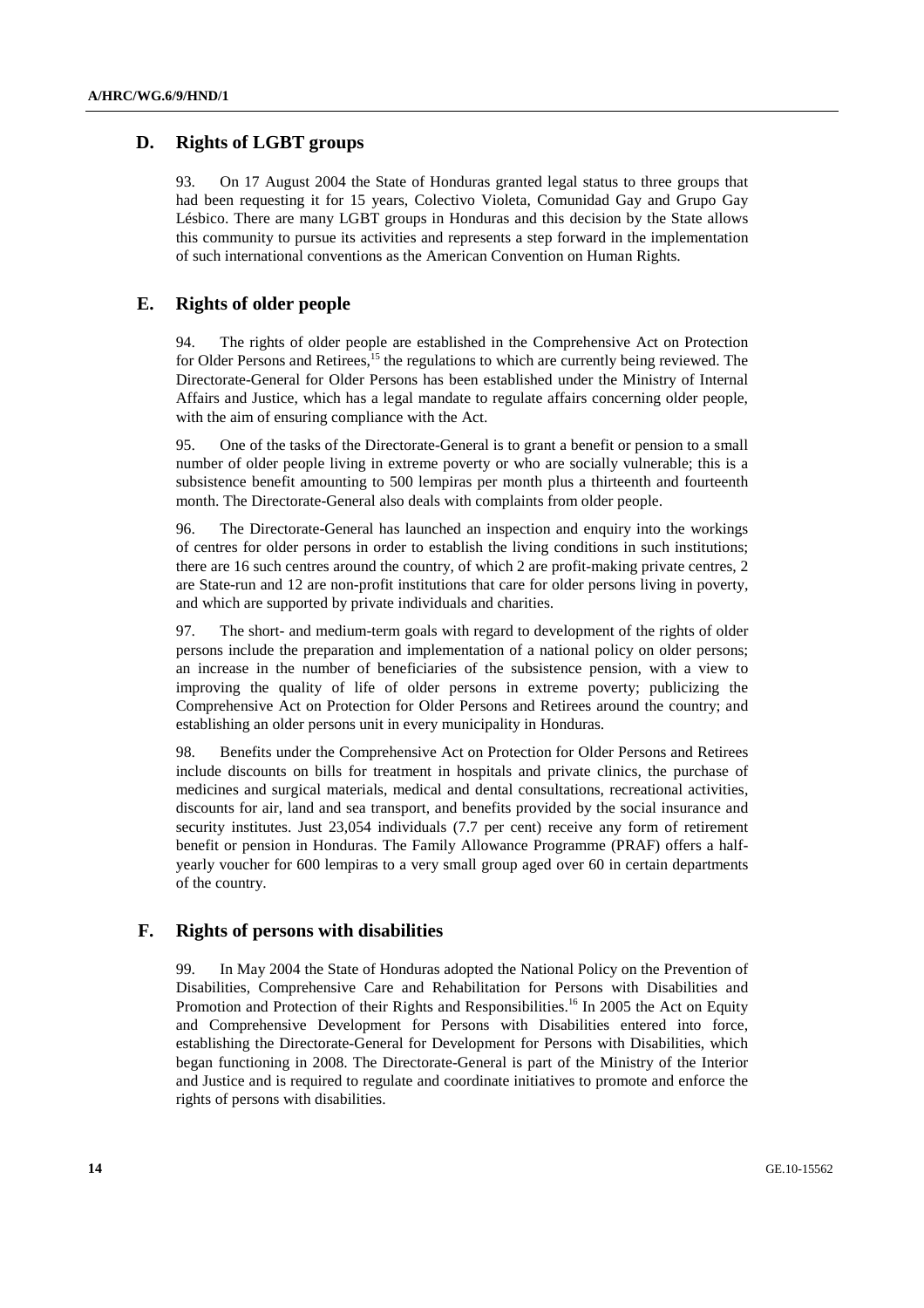100. Some of the most important projects of the Directorate-General are the preparation of a national plan on universal accessibility, which provides technical guidelines and deals with several aspects relating to technology, information, communication, transport and the physical environment; and a mechanism for identifying and registering persons with disabilities, in order to guarantee their rights on the basis of the World Health Organization (WHO) International Classification of Functioning, Disability and Health. The Directorate-General also has a rights enforcement unit to receive and deal with complaints.

101. In 2007 the Office of the National Commissioner for Human Rights (CONADEH) Special Programme for Persons with Disabilities was set up and in 2010 the Disability Unit of the Ministry of Social Development, the Office of the Special Commissioner on Disability of the Office of the President, and the position of Minister-Adviser to the President on Human Rights were established. In addition, Congress established a committee for liaison with the disabilities sector, under the Congressional Human Rights Commission.

102. During the 2009 elections, which were supervised by the Supreme Electoral Court, in cooperation with the Organization of American States (OAS) and the Mirador Electoral (Elections Watchdog), special support mechanisms were developed to boost the participation of persons with disabilities around the country.

103. In 2009 the Directorate-General for Development for Persons with Disabilities and the National Registry Office, with the support of UNICEF and the Honduras Social Development and Welfare Fund FIDAS/FHIS, launched a campaign to register children with disabilities ("Children have a right to a name and nationality"). A special mechanism is now being developed by the National Registry Office to facilitate contact between the identification service and children with disabilities.

104. In 2009, with the support of Japanese Cooperation (JICA), the Honduran Movement for an Independent Life was founded, and it has already concluded a Covenant on the Enjoyment of Rights and a Better Standard of Living for Persons with Disabilities.

105. Honduran civil society is working closely with the Government sector in the Honduran National Committee on Education for All Visually Impaired Children to implement the Plan on Education for All Visually Impaired Children 2010–2012, which targets visually impaired schoolchildren.

#### **G. Rights of migrants**

106. High unemployment rates, combined with the difficult economic situation currently affecting Honduras, drives Hondurans to emigrate to more developed countries that can offer a better standard of living, notwithstanding the frequent violations of their human rights in transit countries and destination countries that are committed not only by ordinary criminals and organized crime but also by migration authorities, police, the army and civil authorities in general, a situation that is exacerbated by new laws criminalizing irregular migration.

107. For this reason the National Policy on Migrants<sup>17</sup> was developed; coordinated by the Ministry of Foreign Affairs, it is implemented in close cooperation with the competent Government bodies and human rights NGOs working with migrants.

108. The strategic components of the National Policy on Migrants are prevention, social, cultural and legal aid to Hondurans abroad, help for returning migrants, and regulation of legal movement of persons by means of agreements and treaties between countries of origin and destination, which results in migration of legally documented workers and encourages the best use and investment of remittances.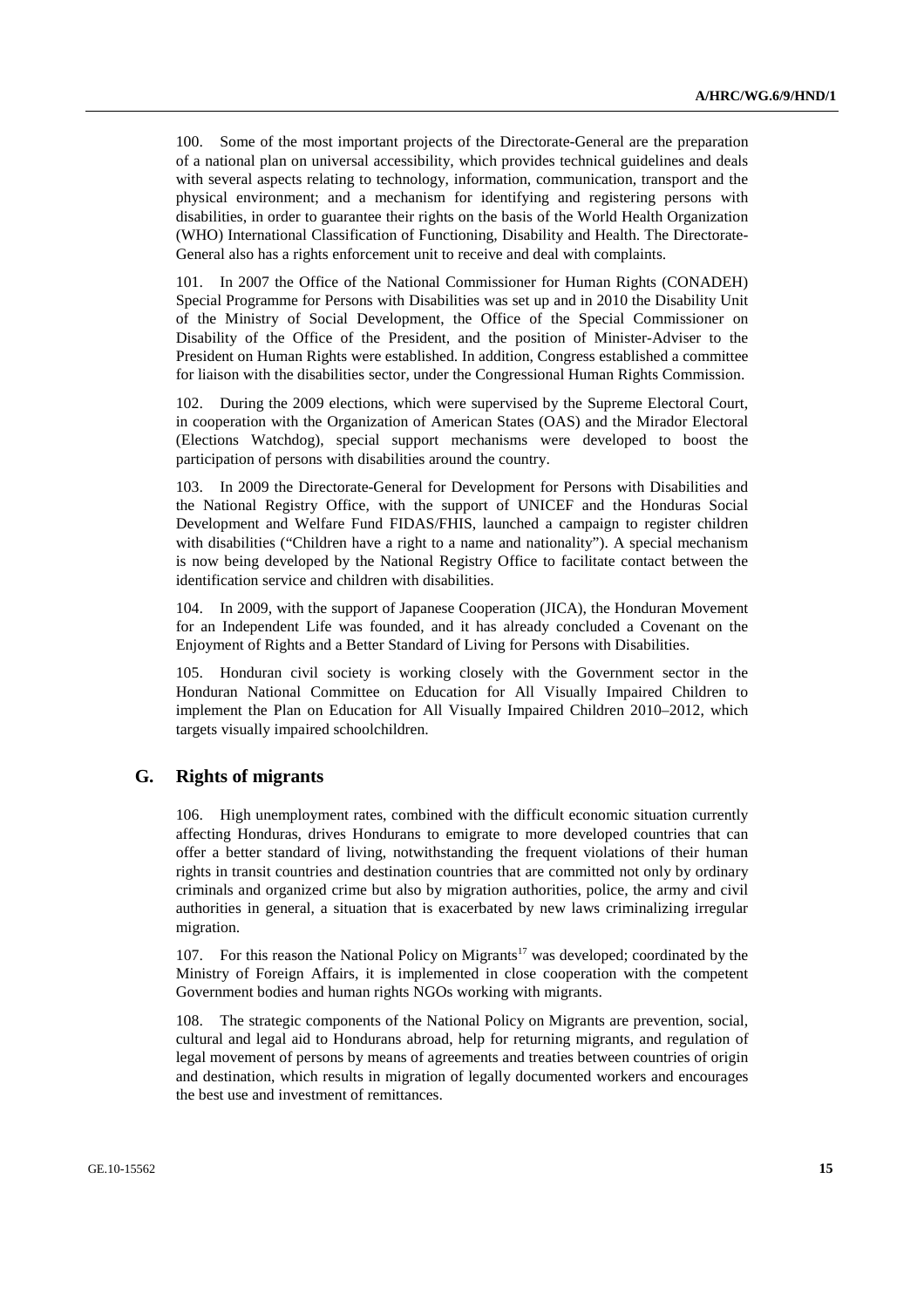109. The State has assembled and allocated humanitarian resources for the migrant population in the Solidarity Fund for Honduran Migrants in Vulnerable Situations,<sup>18</sup> which has an annual budget allocation of 15 million lempiras, an amount that should increase annually at least in line with the rate of inflation established by the Central Bank of Honduras for the preceding year.

110. These funds are allocated to persons of limited means in cases such as repatriation of remains, serious ill health, amputation, terminal illness, assistance to victims of human trafficking or kidnapping, repatriation of unaccompanied minors, women and older people in vulnerable situations, tracing of persons who go missing in the course of migration, and immediate aid to migrants deported by air or overland.

111. The most significant example of the provision of services abroad by Honduran labour is the 800,000 to 1 million Hondurans living in the United States of America, some 73,000 of whom currently benefit from Temporary Protected Status (TPS). The State is taking the necessary diplomatic steps for the continuation and extension of TPS.

112. As part of Honduran foreign policy, major international agreements have been signed and ratified and steps taken to ensure support and full development for migrants and their families, as follows: the International Convention on the Protection of the Rights of All Migrant Workers and Members of Their Families and the Agreement on Inter-agency Cooperation and Assistance between CONADEH, the Honduran Ministry of Foreign Affairs and the Mexican National Human Rights Commission.<sup>19</sup>

#### **H. Rights of the indigenous and Afro-Honduran peoples**

113. One of the guiding principles of the Vision for the Country is recognition of Honduras as a multicultural and multilingual country. Of its more than 7 million inhabitants, 11 per cent belong to indigenous or Afro-Honduran peoples. The regions with the highest poverty and illiteracy rates are also those with the highest numbers of indigenous or Afro-Honduran inhabitants. The Constitution requires the preservation and stimulation of native cultures, genuine expressions of Honduran folklore, and popular art and crafts.

114. FHIS and the Ministry of the Interior and Justice are implementing the Programme for the Comprehensive Development of Indigenous Peoples, which is comprehensive, cross-sectoral and participatory, and incorporates as cross-cutting aims social inclusion, gender and the environment. The objective of the programme is to improve the standard of living of the indigenous peoples of Honduras and contribute to their comprehensive, sustainable development in the economic, social, cultural and environmental spheres.

There is also a special plan that aims to ensure the proper implementation of the Presidential Programme on Health, Education and Nutrition, which in turn is intended as a strategy to ensure that indigenous and Afro-Honduran inhabitants who meet the eligibility requirements receive the benefits of the project, in a culturally appropriate manner.

116. At the institutional level, the current Government has approved the establishment of a Ministry for the Development of the Indigenous and Afro-Honduran Peoples and the Promotion of Policies on Racial Equality, whose objective will be the comprehensive development of these peoples throughout the country.

117. In 1994 the Office of the Special Prosecutor for Ethnic Groups and the Cultural Heritage was established in the Public Prosecutor's Office in order to guarantee the effective enjoyment of the human rights of the indigenous and Afro-Honduran peoples.

118. In 2005 the Inter-Sectoral Commission on Land Title, Expansion, Compensation and Protection for the Miskito and Garífuna communities of Honduras was set up; coordinated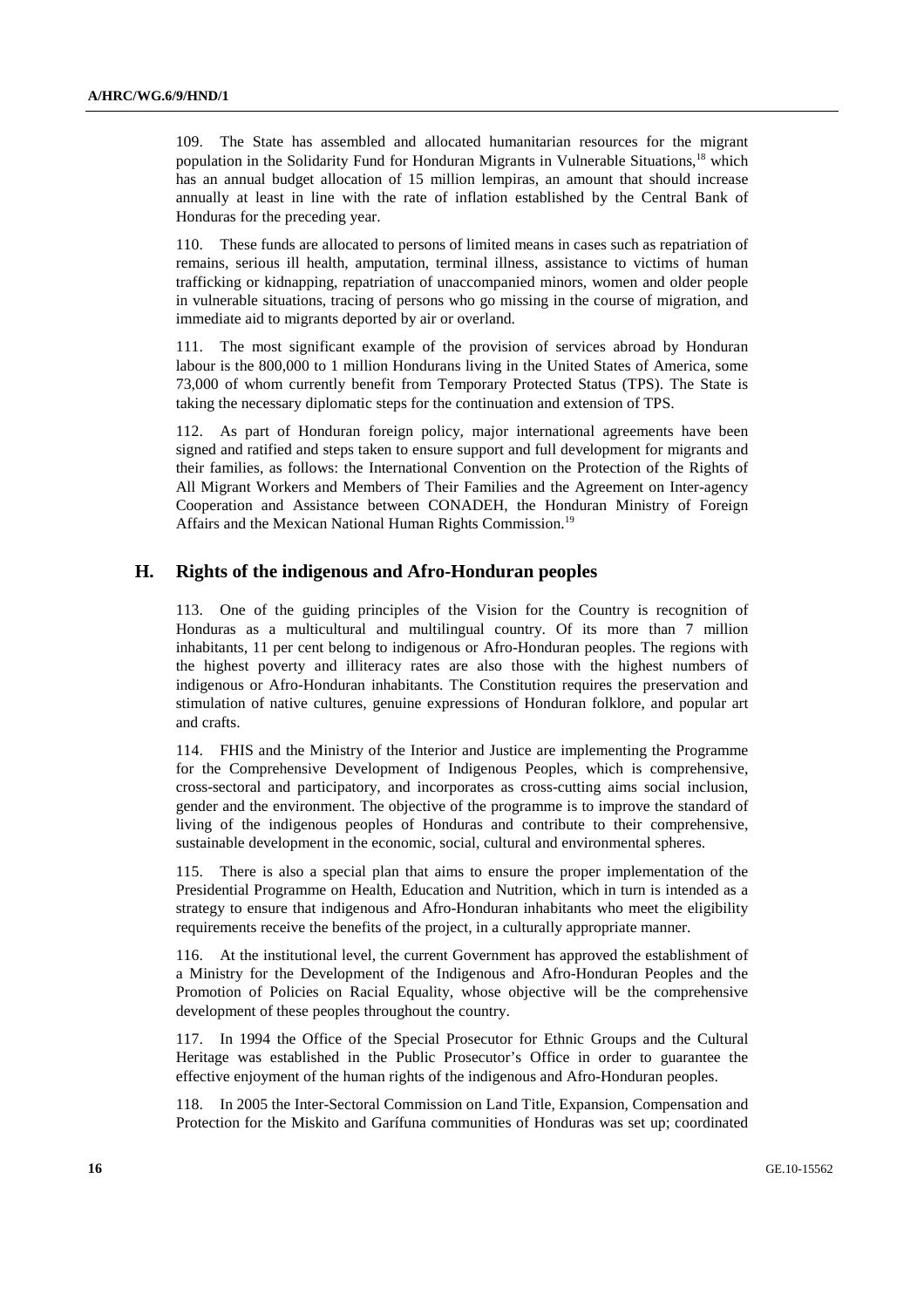by the National Agrarian Institute (INA), it includes other ministries and representatives of the Miskito and Garífuna communities.

119. In 2006 Congress established the Ordinary Committee on Ethnic Groups, which in 2010 became the Special Liaison Committee for the Indigenous and Afro-Honduran Peoples. The indigenous and Afro-Honduran peoples will participate in this Committee as observers, monitoring legislative proposals and other matters of interest.

#### **I. Right to a healthy environment**

120. The State of Honduras has passed laws and regulations to protect the environment, such as the regulations on observing the whale shark in the Islas de la Bahía, the regulations for managing and *ex situ* conservation of species of woodland fauna and the regulations on solid waste management.

121. The Ministry of Natural Resources and the Environment has prepared and adopted, internally, a national water policy to provide guidelines and lay the basic foundation for the recovery, protection and appropriate management of water resources in Honduras over the next 15 years. In addition, to protect the lake of Yojoa, the General Regulations to the Yojoa Basin Protection Act were adopted.

122. Various environmental projects have been carried out, such as the transborder biosphere project "Heart of the Meso-American Biological Corridor", which benefited the inhabitants of the indigenous region (Miskito, Tawahka, Pech, Garífuna and Sumo or Mayangna); the establishment of the Alliance in Support of the National Implementation of the Programme of Work on Protected Areas; and the development of a management plan for the proposed Omoa land and marine reserve.

123. As a means of controlling the import, distribution and use of substances that deplete the ozone layer, a refrigerants-management plan is being developed. Honduras has presented to the Executive Committee of the Multilateral Fund of the Montreal Protocol a national proposal for the elimination of CFC in Honduras, whereby support will be given to the sectors with the highest consumption of CFC and the conversion of domestic refrigerating equipment will be encouraged, or else the use of substitute substances such as hydrocarbons, and the legal framework and national initiatives to comply with domestic obligations under the Montreal Protocol will be reinforced.

124. Implementation of the Regional Environment Programme in Central America (PREMACA-Danida) is under way, with the aim of reducing poverty in Central America by 2011, through improved environmental management by States and civil society, and the application of national law and regional and international environmental treaties.

125. The State of Honduras has worked out a Plan to Combat Desertification and Drought to combat the effects of drought, with interventions in the area formed by the 137 municipalities of the departments of Choluteca, Valle, El Paraíso, Francisco Morazán, La Paz, Intibucá, Yoro, Comayagua, Olancho, Santa Barbará and Lempira. In addition, 1,416,000 forest plants were produced and 834 hectares were planted in sites of ecological interest in order to preserve water sources, restore areas degraded by forest fires and pests, and for the purposes of beautification and the establishment of timber and energy plantations.

# **VI. Conclusions**

126. In civil and political rights Honduras has made significant progress in the observance and promotion of human rights, notably by establishing institutions to ensure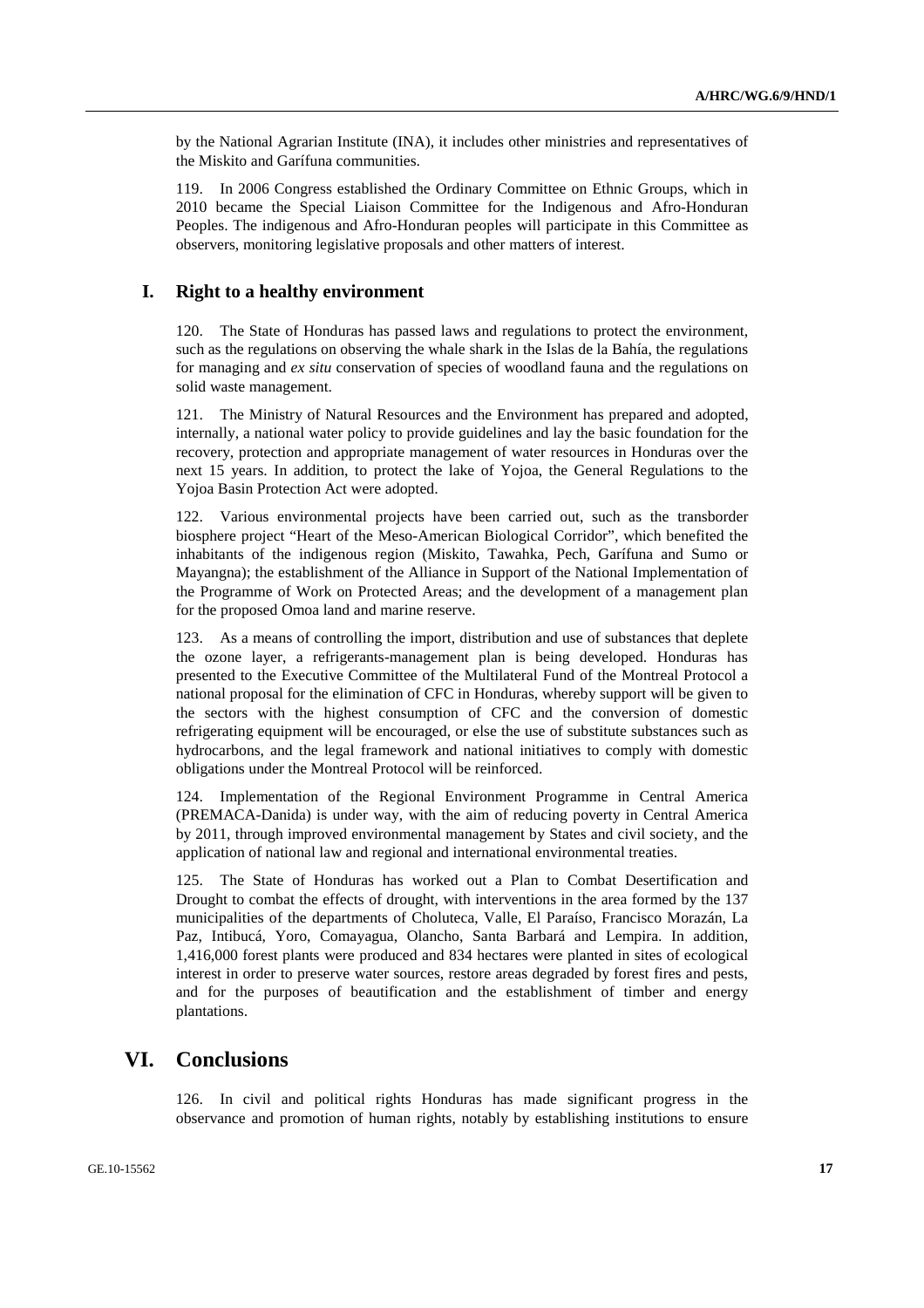compliance through coordination with the legislature in introducing far-reaching reforms that will produce more proactive justice and speedier application of the law, and legislation guaranteeing the full observance of human rights. There are still shortcomings, however, in the investigation of cases and in prison conditions as a result of constraints on budgets and human and technical resources, and these have prevented the full realization of all rights. The primary interest of the State of Honduras is nevertheless respect for the human rights of all its inhabitants without distinction of any kind.

127. As regards economic, social and cultural rights, Honduras is making major efforts to expand coverage and improve the quality of health and education services and social security, in part by expanding specialist human resources and establishing an appropriate and better equipped infrastructure, and this has yielded favourable results. These efforts are outpaced, however, by the growing needs of the Honduran population, which makes the establishment and expansion of a national budget in these sectors a matter of urgency.

128. This report makes clear the efforts Honduras has made to strengthen and develop its vulnerable groups, by introducing special legislation and meeting the international undertakings it has entered into in these areas. The focus of these efforts is the elimination of discrimination against women, older people and persons with disabilities. LGBT groups have been given legal status in order to protect their rights.

129. The State is also making efforts to eradicate child abuse, labour and sexual exploitation, trafficking, lack of opportunities for young people and in general all factors that have a negative impact on their full development; there are still factors within the State and society that restrict their full realization, however.

130. As to the migration of Hondurans abroad, particular points of concern for Honduras are not only the human rights violations experienced by migrants on their way through transit countries and into destination countries, but also the criminalization of irregular migration now ongoing in certain countries, which is a gross violation of these people's rights .

131. This report demonstrates the concern of Honduras for the protection and conservation of indigenous and Afro-Honduran native cultures, as reflected in the establishment of special units and laws to protect the various manifestations of the national culture, which will result in the full integration of these peoples into a properly consolidated society that respects their ethnic and cultural origins.

132. Honduras is a country that is extremely vulnerable to the effects of climate change and it is redoubling its efforts to join the main forums and sign the most important international agreements in this regard. The legacy of economic and human damage left by natural disasters in Honduras continues to impact on the national economy and the social development of its people.

133. The State's efforts to create a stable and appropriate ecosystem involve all sectors of the country, including municipalities, cooperatives, employers' organizations, environmental foundations, civil society organizations, human rights NGOs, and others who view with concern the rapid deterioration — particularly rapid in developing countries — of the global environment.

134. This report includes in the relevant sections information on progress made by the State of Honduras with regard to the concluding observations of the Committee against Torture on its initial report on the Convention against Torture and Other Cruel, Inhuman or Degrading Treatment or Punishment, and the concluding observations of the Human Rights Committee on implementation of the International Covenant on Civil and Political Rights.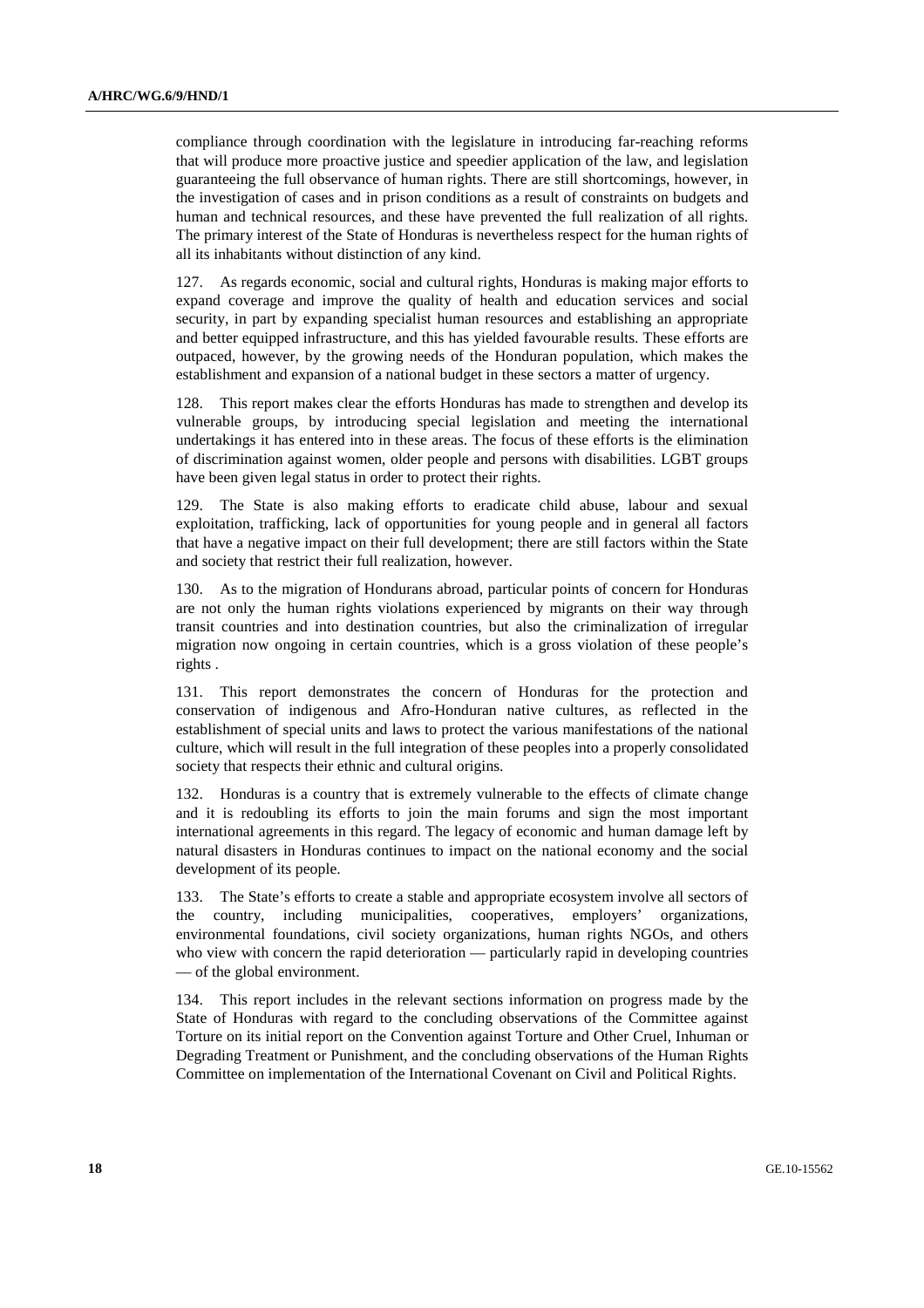#### *Notes*

- <sup>1</sup> Diálogo Guaymuras Acuerdo Tegucigalpa/San José, para la reconciliación nacional y el fortalecimiento de la democracia en Honduras, punto No. 6 — sobre la Comisión de Verificación y la
- Comisión de la Verdad. 2 Decreto Ejecutivo N. PCM-011-2010.
- <sup>3</sup> Carta del Señor Presidente de la República, Don Porfirio Lobo Sosa, a la Organización de Estados
- Americanos (OEA). 4 Carta del Señor Presidente de la República, Don Porfirio Lobo Sosa, a la Oficina del Alto Comisionado para los Derechos Humanos de Naciones Unidas (OACNUDH).
- Ver Cuadro de denuncias de violaciones a derechos humanos realizadas con posterioridad al 28 de junio de 2009.<br><sup>6</sup> Mer Plan Naci
- Ver Plan Nacional 2021.
- 7 Ver cuadros comparativos docentes, centros y matriculas.
- 8 Banco Nacional de Desarrollo Agrícola (BANADESA), Banco Hondureño para la Producción y la Vivienda (BANHPROVI), Fundación para el Desarrollo de la Vivienda Social Urbana y Rural (FUNDEVI), Instituto de Previsión del Magisterio( IMPREMA), Instituto Nacional de Jubilaciones y Pensiones de los Empleados Públicos ( INJUPEMP), Instituto de Previsión de los Empleados de la Universidad Nacional Autónoma de Honduras (IMPREUNAH), Instituto de Previsión Militar (IPM), Secretaría de Obras Públicas, Transporte y Vivienda (SOPTRAVI), Programa Nacional de Desarrollo Rural Sostenible (PRONADERS), Fondo Hondureño de Inversión Social (FHIS), Fondo Social de la Vivienda (FOSOVI), instituto Nacional Agrario (INA), Programa de Desarrollo de la Región del Trifinio (PRODERT), Empresa Nacional de Energía Eléctrica (ENEE), Sistema Nacional de Acueductos y Alcantarillados (SANAA), Empresa Hondureña de Telecomunicaciones (HONDUTEL), Alcaldías, Secretaría de Recursos Naturales y Ambiente (SERNA), Estrategia de Reducción de la Pobreza (ERP), Programa de Vivienda Ciudadana y Crédito Solidario (PROVICCSOL). 9 Programa de Vivienda Japón, dirigido a la construcción en áreas semiurbanas y rurales; Programa de
- Sustitución de Vivienda para el Combate al Mal de Chagas, dirigido a la construcción y mejoramiento de vivienda en la zona rural; Programa de Mejoramiento de Barrios, dirigido al desarrollo urbano de comunidades y el Programa Nuestras Raíces, que contribuye a una mayor participación de los pueblos Indígenas y Afro hondureños en el proceso de desarrollo integral de sus comunidades mediante la
- ejecución de proyectos para el mejoramiento y construcción de viviendas. 10 Gobierno de España, Estados Unidos, Suiza, Unión Europea, FAO, PMA, AECI, USAID,
- OPS/INCAP y Banco Mundial. 11 Secretaría de Agricultura y Ganadería, Secretaría de Salud, Secretaría del Despacho Presidencial, Secretaría de Finanzas, PRONADERS, DINADERS, INA, Fondo Nacional de Desarrollo Rural Sostenible, Instituto Hondureño de Turismo, Suplidora Nacional de Productos Básicos (BANASUPRO), BANHPROVI, FHIS, Secretaría de Educación, Secretaría de Gobernación,
- Secretaría de Industria y Comercio y Programa de Asignación Familiar (PRAF). 12 Ver en anexos documento explicativo de la Convención sobre la Eliminación de todas las Formas de
- Discriminación contra la Mujer elaborado por el INAM. 13 Fiscalía Especial de la Mujer, Instituto Nacional de la Mujer, Unidad de la Mujer de la Dirección Nacional de Investigación Criminal, Unidad de Género de la Secretaría de Seguridad, Programa Especial de Derechos de la Mujer del Comisionado Nacional de los Derechos Humanos, Colectivo Feminista de Mujeres por la Paz Visitación Padilla, Centro de Estudios de la Mujer – Honduras (CEM-H), Centro de Derechos de la Mujer (CDM) y el Colectivo Feministas de Mujeres
- Universitarias (COFEMUN). 14 Ver en anexos el documento de la Política Nacional de Juventud 2007–2030.
- <sup>15</sup> Ver en anexos el documento de la Ley Integral de Protección al Adulto Mayor y Jubilados.
- <sup>16</sup> Ver en anexos el documento de la Política Nacional para la Prevención de la Discapacidad, Atención y Rehabilitación Integral de las Personas con Discapacidad y la Promoción y Protección de sus Derechos y Deberes.<br><sup>17</sup> Ver en anexos Decreto No. PCM-002-2008.
- 
- 18 Ver en anexos Decreto No. 179-2007.